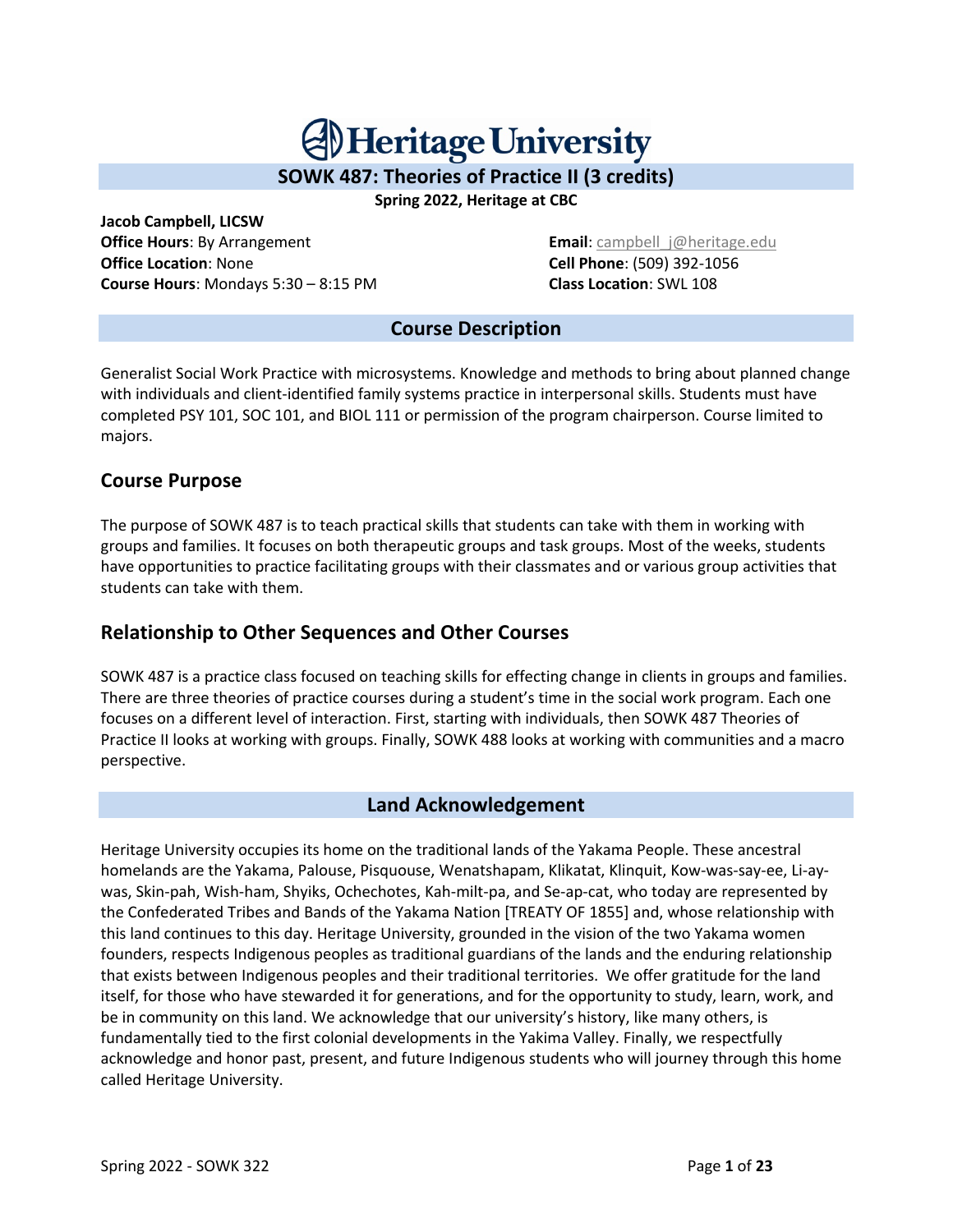This course is based out of the Tri-Cities Campus. The Tri-Cities campus located at Columbia Basin College is located on the ancestral homelands of the Cayuse, Umatilla, Walla Walla, Yakama, and Palouse peoples. I desire to also honor and acknowledge them as well.

#### **Learner Outcomes, Heritage Outcomes, Performance Indicators**

#### **Social Work Program Goals and Objectives**

The school of social work program's mission derives from the goals of our program. Those goals are as follows:

- 1. The Social Work Program provides quality educational preparation for beginning generalist social work practice with individuals, families, groups, organizations, and communities.
- 2. The Social Work Program focuses on the specific needs of the multicultural, diverse populations in the rural and urban regions of the Northwest.
- 3. The Social Work Program prepares students academically to pursue graduate-level education.

# **Social Work Competencies, Relationship to University Goals, and Assessment Methods**

In the Educational Policy and Accreditation Standards, the Council on Social Work Education (CSWE, 2015) defines competence as "the ability to integrate and apply social work knowledge, values, and skills to practice situations in a purposeful, intentional, and professional manner to promote human and community well-being" (p. 6). Competence is "informed by knowledge, values, skills, and cognitive and affective processes that include the social worker's critical thinking, affective reactions, and exercise of judgment in regard to unique practice situations" (p. 6).

The nine competencies identified in the 2015 EPAS are:

- 1. Demonstrate Ethical and Professional Behavior
- 2. Engage Diversity and Difference in Practice
- 3. Advance Human Rights and Social, Economic, and Environmental Justice
- 4. Engage in Practice-informed Research and Research-informed Practice
- 5. Engage in Policy Practice
- 6. Engage with Individuals, Families, Groups, Organizations, and Communities
- 7. Assess Individuals, Families, Groups, Organizations, and Communities
- 8. Intervene with Individuals, Families, Groups, Organizations, and Communities
- 9. Evaluate Practice with Individuals, Families, Groups, Organizations, and Communities

Heritage's School of Social Work developed the curriculum with competencies as outcomes. Each core course allows students to demonstrate specific competencies through a key assignment. The content of the course also introduces and develops related competencies and behaviors. Students who successfully complete this course will have demonstrated the competencies listed in the table below.

In addition, the key assignments in each course relate to the university's student learning outcomes.

- 1. Knowledge of the Physical World and Human Cultures
- 2. Intellectual and Practical Skills
- 3. Personal and Social Responsibility
- 4. Integrative and Applied Learning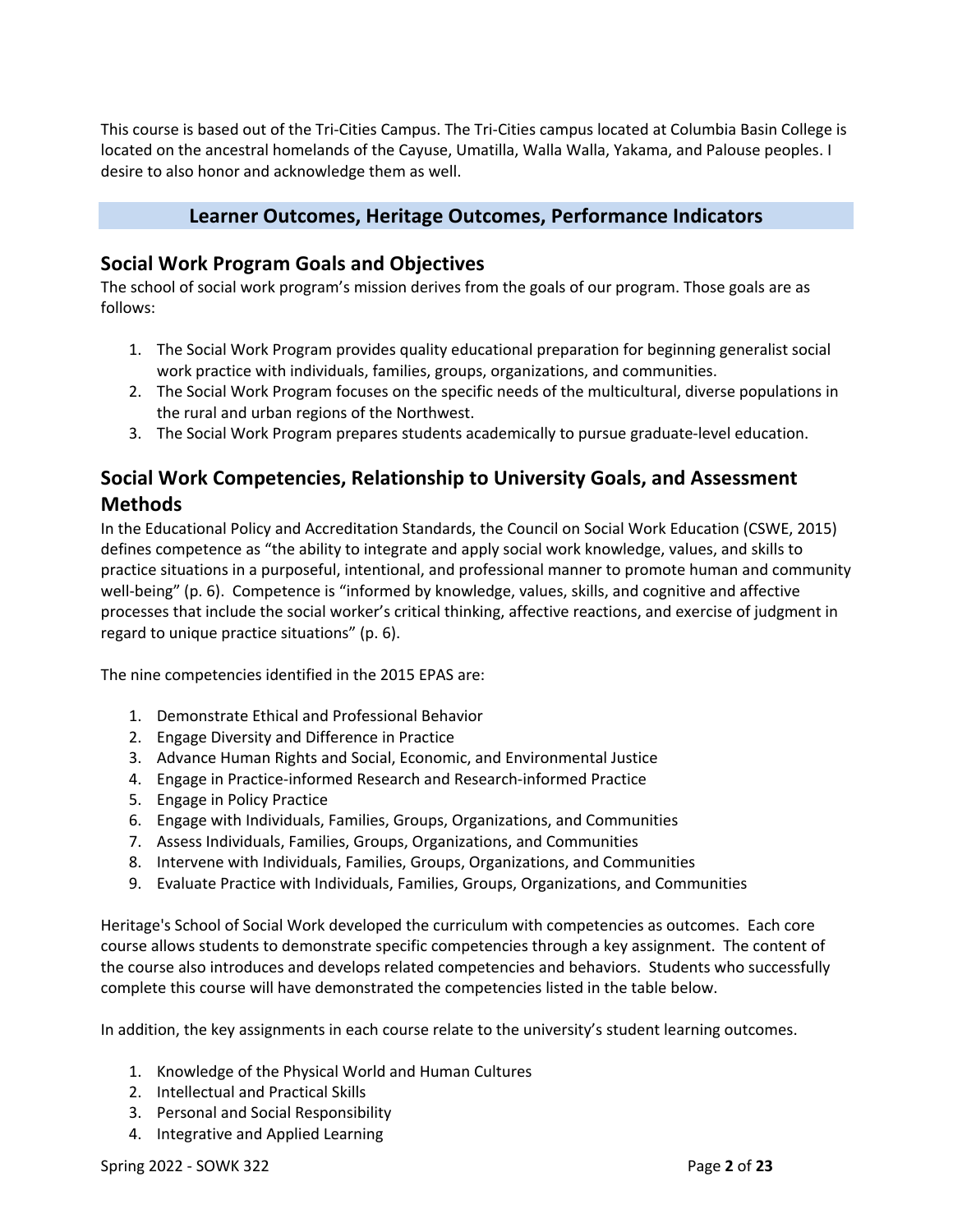| Competency<br>(outcome)                                                                                                | <b>Heritage University</b><br>Goal(s)                                                                                | <b>Behavior</b><br>(performance indicator)                                                                                                                                                                | <b>Assessment</b><br>Method(s)                |
|------------------------------------------------------------------------------------------------------------------------|----------------------------------------------------------------------------------------------------------------------|-----------------------------------------------------------------------------------------------------------------------------------------------------------------------------------------------------------|-----------------------------------------------|
| CSWE (2015) competency<br>four: Engage in Practice-<br>informed Research and<br><b>Research-informed Practice</b>      | Goal Two:<br>Intellectual and<br><b>Practical Skills</b>                                                             | Use and translate research evidence to<br>inform and improve practice, policy,<br>and service delivery.                                                                                                   | Research Paper<br>to Inform<br>Group Practice |
|                                                                                                                        | Goal Four:<br>Integrative and<br><b>Applied Learning</b>                                                             | Engage with Individuals, Families,<br>Groups, Organizations, and<br>Communities                                                                                                                           |                                               |
| CSWE (2015) competency<br>eight: Intervene with<br>Individuals, Families, Groups,<br>Organizations, and<br>Communities | Goal Two:<br>Intellectual and<br><b>Practical Skills</b><br>Goal Four:<br>Integrative and<br><b>Applied Learning</b> | Apply knowledge of human behavior<br>and the social environment, person-in-<br>environment, and other<br>multidisciplinary theoretical<br>frameworks in interventions with<br>clients and constituencies; | Research Paper<br>to Inform<br>Group Practice |

#### **Texts, Materials, and Technology**

#### **Text(s)**

Garvin, C. D., Gutierrez, L. M., & Galinsky, M. J (Editors). (2017). Handbook of Social Work with Groups (2nd Ed.). The Guilford Press.

#### **Supplements**

#### Technology

Students will benefit from having their own laptops and reliable Internet access. We will use several "tools" in My Heritage to communicate ideas and to upload assignments. Your faculty member will be your guide.

#### Supplemental Texts

American Psychological Association. (2020). *Publication manual of the American Psychological Association* (7th ed.). American Psychological Association. https://doi.org/10.1037/0000165-000

Chovil, N. (2009). Engaging families in child & youth mental health: A review of best, emerging and promising practices. *The F.O.R.C.E. Society for Kids' Mental Health*, 44 pages. https://www.nctsn.org/resources/engaging-families-child-youth-mental-health-review-bestemerging-and-promising-practices

Prest, L. A., & Protinsky, H. (1993). Family systems theory: A unifying framework for codependence. *The American Journal of Family Therapy, 21*(4), 352-360. https://doi.org/10.1080/01926189308251005

#### **Assignments and Grading**

There are four different areas that students are graded on for SOWK 487. These include the following: class engagement and attendance, the community group facilitation activity, the family treatment modalities research presentation, and a research paper to inform group practice. Furthermore, there are two optional extra credit opportunities which include a reflective paper about participation in a group, and a research paper about culturally competent social practices.

See the following for more detailed information.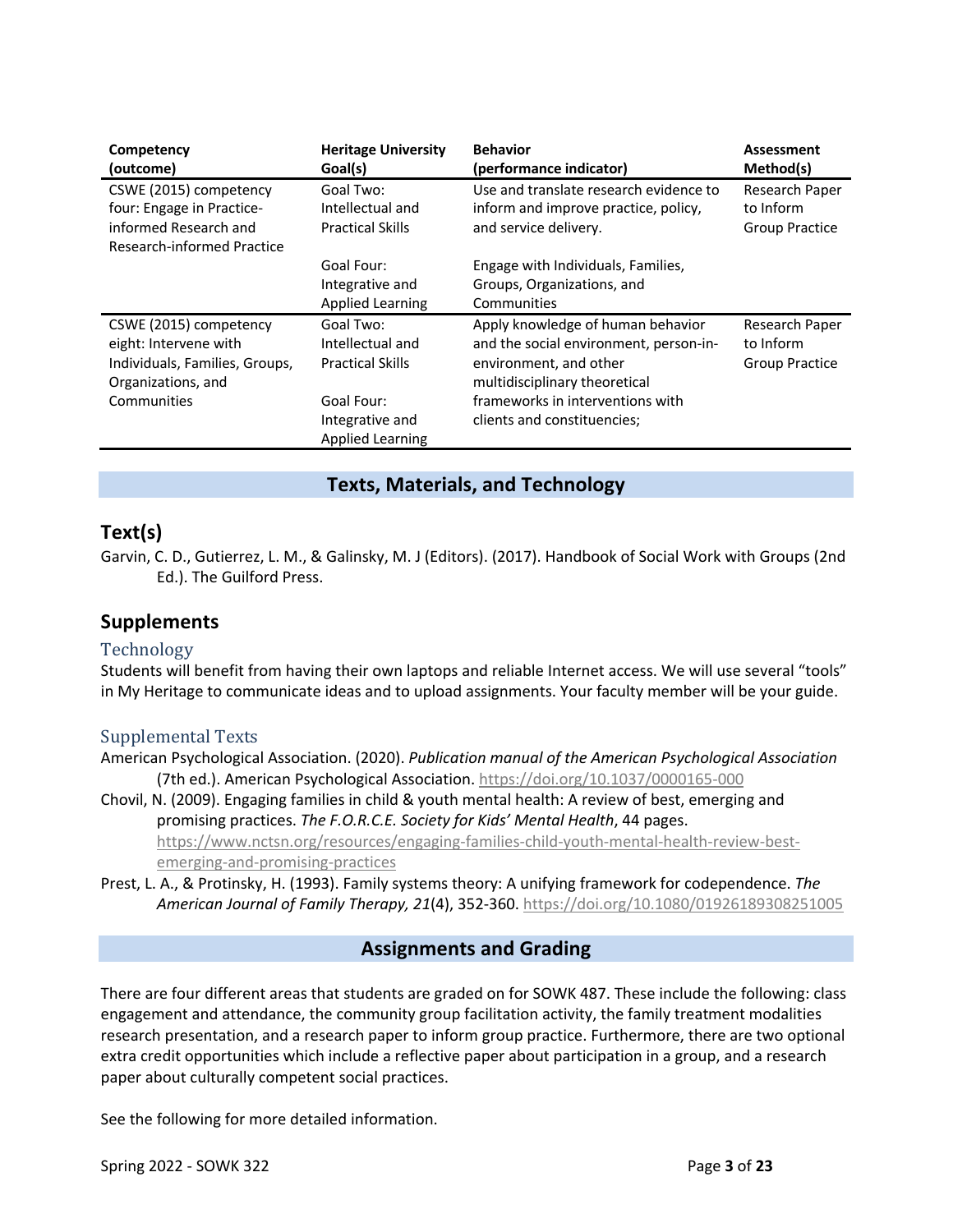| Assignment                                                                | <b>Points</b> | Percentage |
|---------------------------------------------------------------------------|---------------|------------|
| A-01: Class Engagement and Attendance                                     | 100           | 20%        |
| A-02: Family Treatment Modality Research Presentation                     | 100           | 20%        |
| A-03: Community Group Facilitation Activity                               | 200           | 40%        |
| A-03a: Group Intervention Pitch                                           | 50            | 10%        |
| A-03b: Group Member Feedback                                              | 50            | 10%        |
| A-03c: Reflective Paper                                                   | 100           | 20%        |
| A-04: Research Paper to Inform Group Practice                             | 100           | 20%        |
| <b>TOTAL</b>                                                              | 500           | 100%       |
| A-05a [EC]: Group Participation Reflective Paper                          | 25            | 5%         |
| A-05b [EC]: Evidence-Based Practices for Culturally Competent Social Work | 50            | 10%        |

#### **Course Assignments Descriptions**

Each assignment is described by some meta-information, a description of the purpose, the specific tasks students are expected to complete, and the criteria used to assess the assignment.

#### Assignment 01: Class Engagement and Attendance

**Meta**: *Points* 100 pts (20% of final grade); *Deadline* Each week's in-person session; *Completion* via attendance taken by instructor.

**Purpose**: This class, being a practice class, has a crucial participatory aspect. Assigning points to this provides an incentive for students to be present and be on time.

**Task**: Be present for the weekly class session. Students should prepare for class by having read the relevant text material. Preparedness facilitates participation in an informed yet informal conversation related to the required reading. If you cannot attend class, you can be excused by contacting the instructor. If you cannot attend in person, the session will be facilitated in a semi-hybrid fashion. The instructor's course preparation is focused on in-person attendance.

**Criterion for Success**: Students will be present, on time, or have contacted the instructor for the class session.

#### Assignment 02: Family Treatment Modality Research Presentation

**Meta**: *Points* 100 points (20% of final grade); *Deadline* Monday 03/07/22 during class; *Completion* Students will complete their group presentations during class.

**Purpose**: This assignment aims for students to collaboratively research a given topic to understand the empirical evidence around a specific modality of family treatment. It is also hoped that students will improve their ability to find and understand peer-reviewed research journals and use scholarly writing techniques. The presentation opens up a suitable occasion for students to practice making an academic presentation and discussing scholarly topics.

**Task**: Students will be placed into groups of three or four peers to complete a research project regarding an evidence-based treatment modality for family and or marital therapy. Students may select any intervention. The following are examples of empirically supported family therapeutic interventions: Jim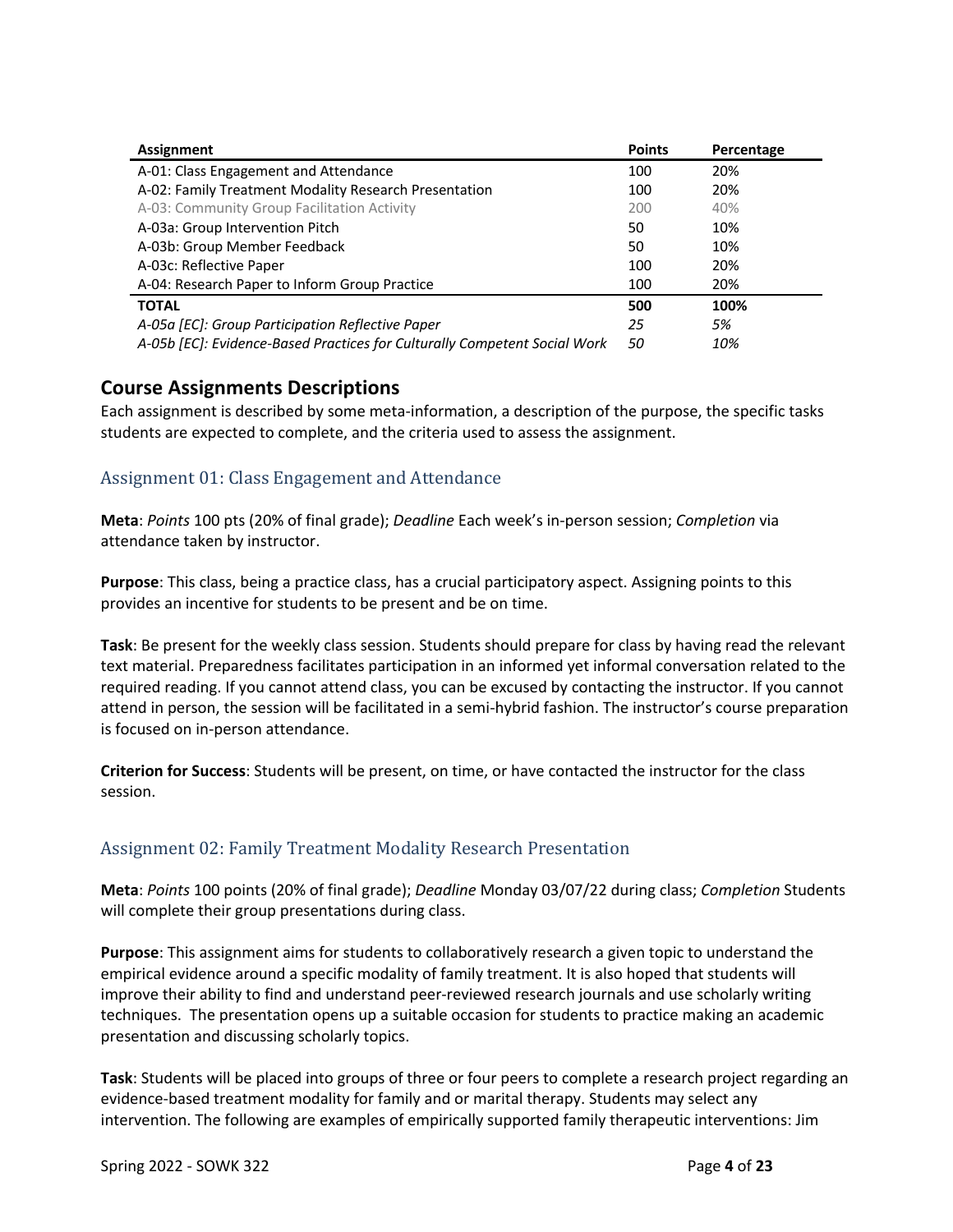Alexander's Functional Family Therapy, Howard Liddle's Multidimensional Family Therapy, Scott Henggler's Multisystemic Therapy, Jose Szapocznik's Brief Strategic Family Therapy, and Attachment-Based Family Therapy.

The presentation's content would follow a similar format as a written article discussing a therapeutic intervention. It should include at least the following:

- Description and history of the treatment modality
- Treatment implementation and common techniques
- Research findings regarding efficacy
- Strengths and limitations of the selected treatment
- References

The presentation should take approximately 10–15 minutes. There is no set minimum number of articles you should be drawing from (but should be in the range of 5-10).

**Criterion for Success**: Students will provide an informative presentation about the therapeutic intervention. Grading will be based on the informational presentation rubric. Grades for the assignment will be included in the submission of midterm grades, which are required to be posted by the instructor no later than Wednesday 03/23/22 at 5:00 PM

#### Assignment 03: Group Facilitation Activity

Worth 200 points or 40% of the student's final grade, the community group facilitation activity is an opportunity for students to practice their skills at group work. Students will plan and implement group intervention in a community setting working in small teams. Each member will also author a reflective paper about the experience. Students can determine the location of their group. In previous years, students have often facilitated groups at the Boys and Girls Club, in the Bridges Program within the Pasco School District, a community center, an assisted living facility, and others. If students need support in finding a location, please follow up with the instructor. The group's content should not be overly deep and come from a cognitive-behavioral group work framework. The group can be therapeutic in nature, but the content should be more instructional. The other team members can help as co-facilitators, but each member should have sufficient experience in facilitating the group. The assignment has three graded parts: the group intervention pitch, group member feedback, and a reflective paper.

#### *Assignment 03a: Group Intervention Pitch*

**Meta**: *Points* 50 pts (10% of final grade); *Deadline* Week 10 (03/21/22); *Completion* During the class session;

**Purpose**: The purpose of the pitch is to provide a deadline for planning the group intervention for the student and for the instructor to feel confident in the student's plan.

**Task**: Each group will make a short informal pitch for the group they plan to facilitate during the 10th-week class session (03/21/22). As a group, students will share with their classmates their plan to implement their group (i.e., when and where) and the content they will do for their groups. These presentations should not be longer than five minutes.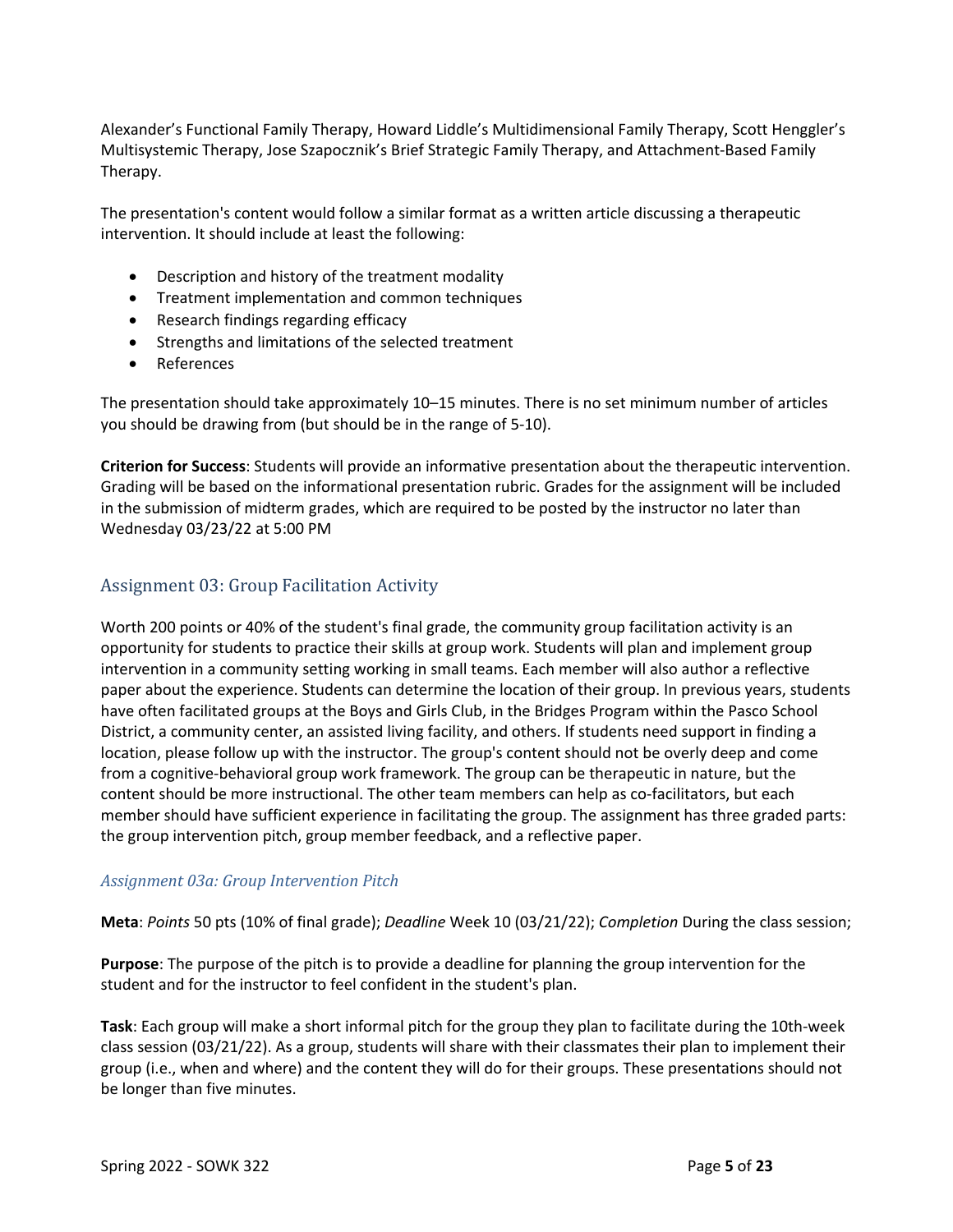**Criterion for Success**: Students will have a plan for facilitating their group. Students will be graded as 0 = no plan, 25 = has a plan and appears moderately prepared, and 50 points has a plan and appears ready to facilitate the group.

#### *Assignment 03b: Group Member Feedback*

**Meta**: *Points* 50 pts (10% of final grade); *Deadline* Sunday 05/01/22 by 11:55 PM *Completion* Completed via Google Form - https://forms.gle/YpUDMdcvht7QV2jS7

**Purpose**: This group member feedback provides a formalized occasion to provide observations for group members regarding their facilitation skills.

**Task**: Students will go to the Google Form 2022 SOWK 487 Group Facilitation Feedback Form (https://forms.gle/YpUDMdcvht7QV2jS7) and provide feedback for each of their group members (through separate submissions). The instructor will email these submissions to their recipient. The actual content of the feedback does not affect student grades but demonstrates participation in the facilitation and gives feedback to their group members.

**Criterion for Success**: Students will submit meaningful feedback for each of their group members. Grades are pass/fail and based only on having submitted the feedback.

#### *Assignment 03c - Reflective Paper*

**Meta**: *Points* 100 pts (20% of final grade); *Deadline* Friday 05/01/22 by 11:55 PM *Completion* Completed via an upload in assignments on My Heritage

**Purpose**: Reflecting on an experience can be valuable to demonstrate learning and increase critical thinking skills.

**Task**: Students will write a reflective paper discussing their experience facilitating the group. It does not need to discuss other team members' performance. Reflective essays should still follow a research paper's page formatting and tone but should use first-person voice.

**Criterion for Success**: Worth 100 points, the reflective paper is an opportunity for each group member to reflect on their experience. The documents should be 500-750 words in length and graded based on the reflective paper rubric. The reflective essay will be submitted on Friday, 04/24/20, before 11:55 pm.

#### Assignment 04: Research Paper to Inform Group Practice

**Meta**: *Points* 100 pts (20% of final grade); *Deadline* Friday 04/22/22 at 11:55 PM; *Completion* Submit an individual paper via My Heritage Assignments which is connected to Chalk and Wire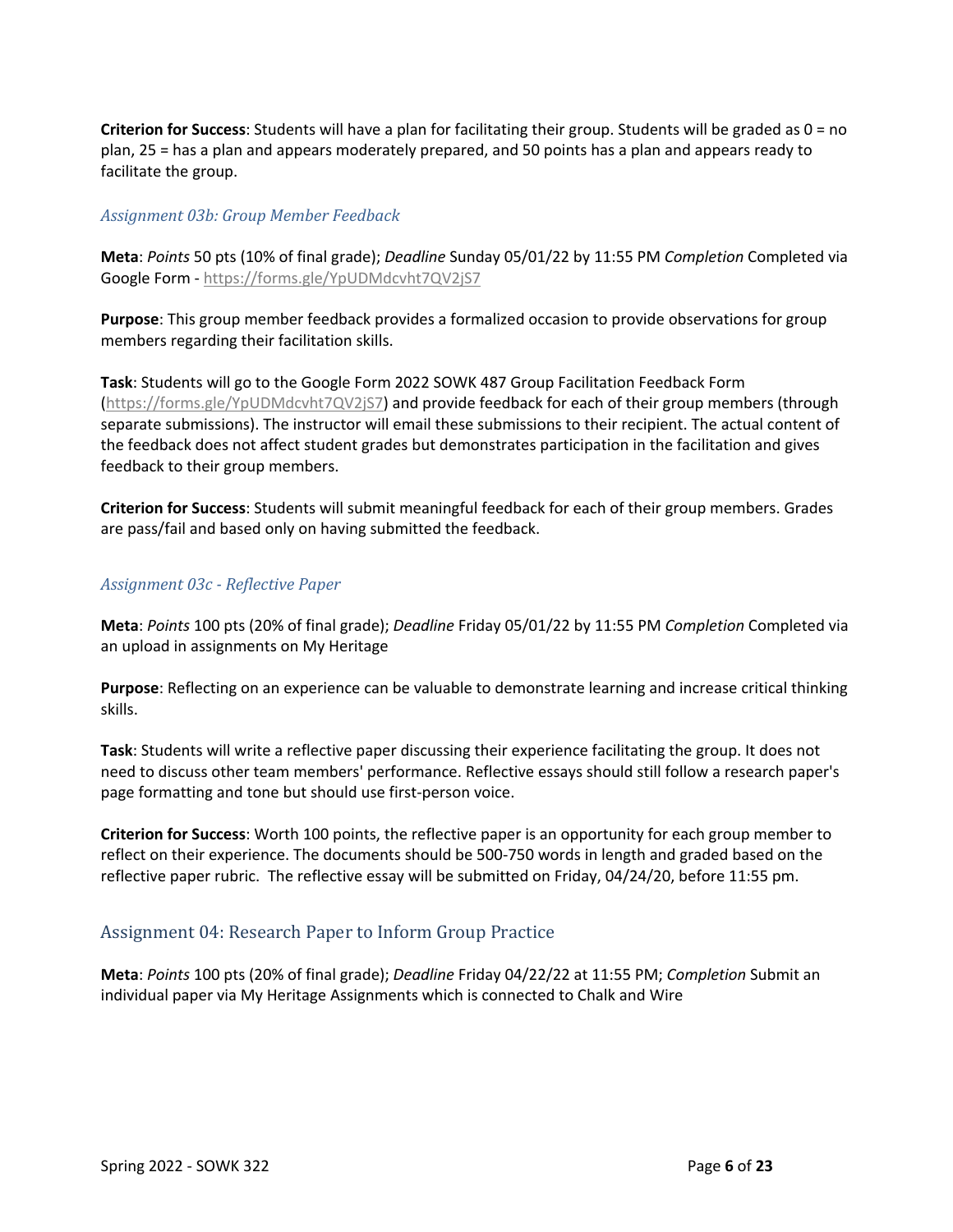**Purpose**: The research paper to inform group practice is a key assignment<sup>1</sup> for SOWK 487. Research regarding what makes services effective is constantly being conducted. However, social workers in generalist practice don't always utilize the research to enhance their services. The purpose of this assignment is to learn to apply knowledge gained by reading peer-reviewed journal articles and other quality sources of information.

The Council on Social Work Education [CSWE] (2015) describes nine different competency areas for social work students. This assignment is designed to offer students the opportunity to demonstrate competency in subsections of two of these. The first is competency four, which states, "Engage in Practice-informed Research and Research-informed Practice" (p. 8). Specifically, it will look at and evaluate the student's ability to "use and translate research evidence to inform and improve practice, policy, and service delivery" (p. 8). The assignment will also be used to review the student's ability to "Intervene with Individuals, Families, Groups, Organizations, and Communities" (p. 9), which is the eighth competency described by the CSWE. Students' distinct practice behavior in examining interventions will be assessed according to their ability to "apply knowledge of human behavior and the social environment, person-in-environment, and other multidisciplinary theoretical frameworks in interventions with clients and constituencies" (p. 9).

**Task**: Working individually, students will complete a research paper regarding a facilitated treatment group. It is helpful for the student to select a group that they might be interested in providing in the future. The group can be on almost any topic. For instance, you may choose to research chemical dependency, sex offender treatment, sexual abuse recovery, grief and loss, parenting children with special needs, homeless teens, etc. The final paper will be 1,500 to 1,750 words in length. It should be written using APA format and strong academic and professional writing skills. A title page, abstract, written article, and reference page are all included. The paper will consist of a minimum of four sources that guide facilitating your group topic. At least two journal articles must be from peer-reviewed sources.

The final paper should include the following information:

- Discussion, synthesis, and analysis of the findings of the research
- Examination how the research findings relate to each other, it is helpful to look for themes in the articles and base your paper around those themes
- Use of examples about how the information provided should be applied to practice with groups
- Understanding of how to apply the information to the knowledge of human behavior and the social environment, person-in-environment, and other multidisciplinary theoretical frameworks in interventions with clients and constituencies

**Criterion for Success**: Students will be assessed on their ability to demonstrate effective scholarly writing and practice behaviors. This paper will be graded according to the research and intervention practice behavior rubric and the APA research paper rubric. The competencies will be assessed through the practice behaviors rubric. Grades will be included in final grades, which must be submitted by the instructor no later than Wednesday 05/18/22 at 5:00 PM.

<sup>1</sup> A key assignment is a tool used by Heritage's School of Social Work to implement a consistent curriculum across the various Heritage University campuses. This assignment is given at each site with the same grading rubric. Furthermore, it is meant to be a tool for students, as it is included in Chalk and Wire's online portfolio.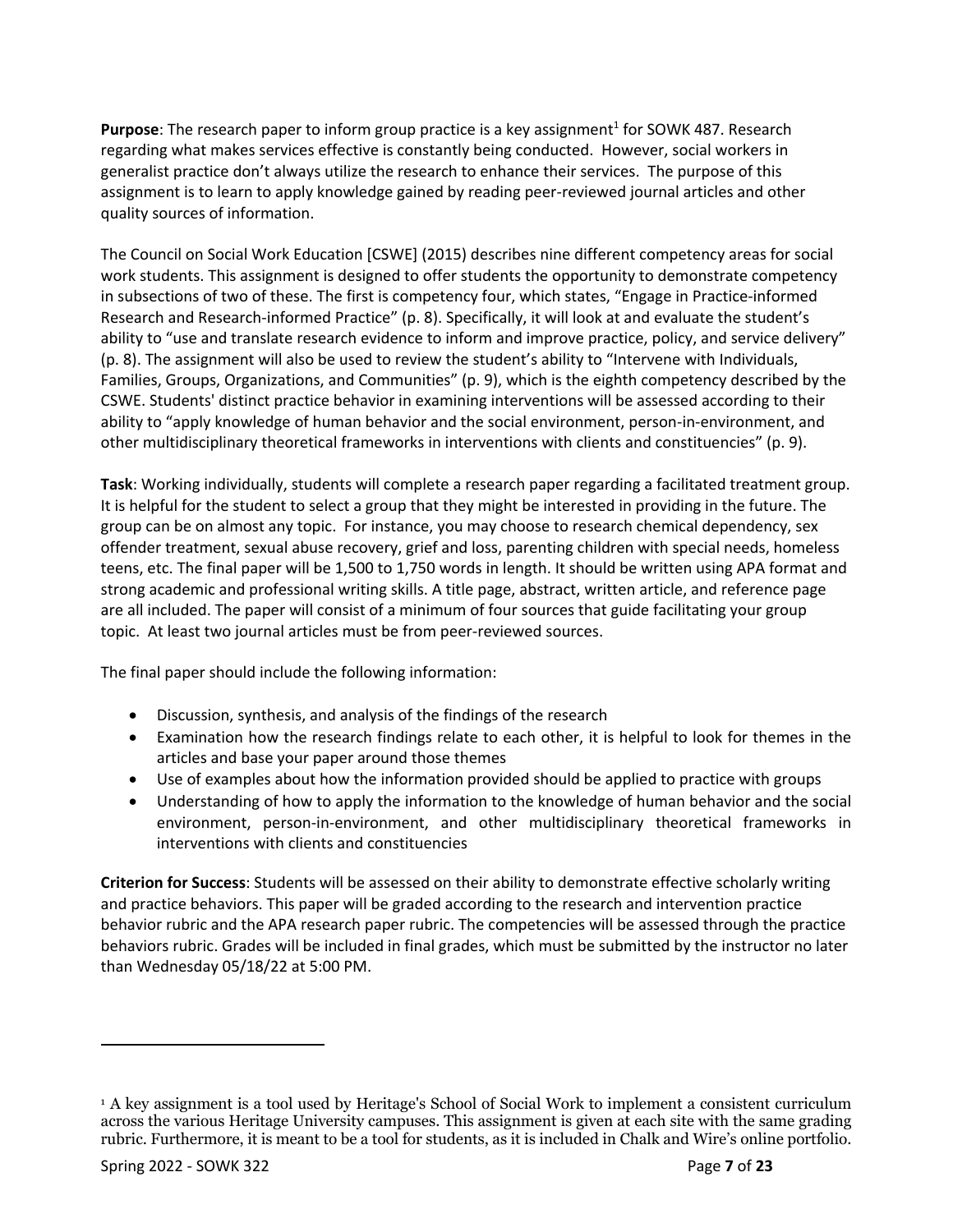# Assignment 05 [Extra Credit]: Group Work and Cultural Competency Opportunities

The faculty for this course offers students two different opportunities for extra credit during this course. The first is a more minor assignment for attending a therapeutic or task group and drafting a reflective paper regarding the experience. The second is a more intensive research paper looking into culturally competent practices in social work. Grades for the assignment will be included in the submission of final course grades, which are required to be posted no later than Wednesday 05/18/22 at 5:00 PM. While extra credit can be given to complete this assignment, the total points in the class are unable to exceed 500 points, and thus any extra credit points gained which go over the total class grade would be not included in the final grade. Late submission is not accepted for this assignment.

#### *Assignment 05a: Group Participation and Reflective Paper*

**Meta**: *Points* 25 extra credit points (5% of final grade); *Deadline* Friday 05/06/22 at 11:55 PM; *Completion* submission via assignments on My Heritage

**Purpose**: Offer students an assignment to earn extra credit points where they are able to reflect on participation in a group and reflect on the experience through the lens of social work.

**Task**: The student would participate in a therapeutic or task group and write about their experience. The group would be attending an AA or something similar offered in the community. Due to the COVID-19 Pandemic, online group options are acceptable. The group can also be a task group, especially a policyrelated group (such as a school board meeting). After attending and observing the group, the student will write a short reflective paper.

**Criterion for Success**: The reflective paper will be approximately 500 to 750 words in length. The report will be graded according to the reflective paper rubric included in the syllabus.

#### *Assignment 05b: Evidence-Based Practices for Culturally Competent Social Work Research Paper*

**Meta**: *Points* 50 extra credit points (10% of final grade); *Deadline* Friday 05/06/22 at 11:55 PM; *Completion* submission via assignments on My Heritage

**Purpose**: Offer students an assignment to earn a higher amount of extra credit points where they delve further into evidence-based practices and literature related to cultural competence.

**Task**: This paper reviews evidence-based cultural competency practices for social workers. Students may choose from any given cultural practice to base their research on (some examples could range from how social workers use eye contact in working with clients to best practices for working with a Muslim client). The paper will generally describe the following:

- Description of the evidence-based practice being reviewed
- Review of the evidence presented in scholarly sources regarding the practice
- Implications the practice has for social work or for practitioners
- Strengths and limitations of the practice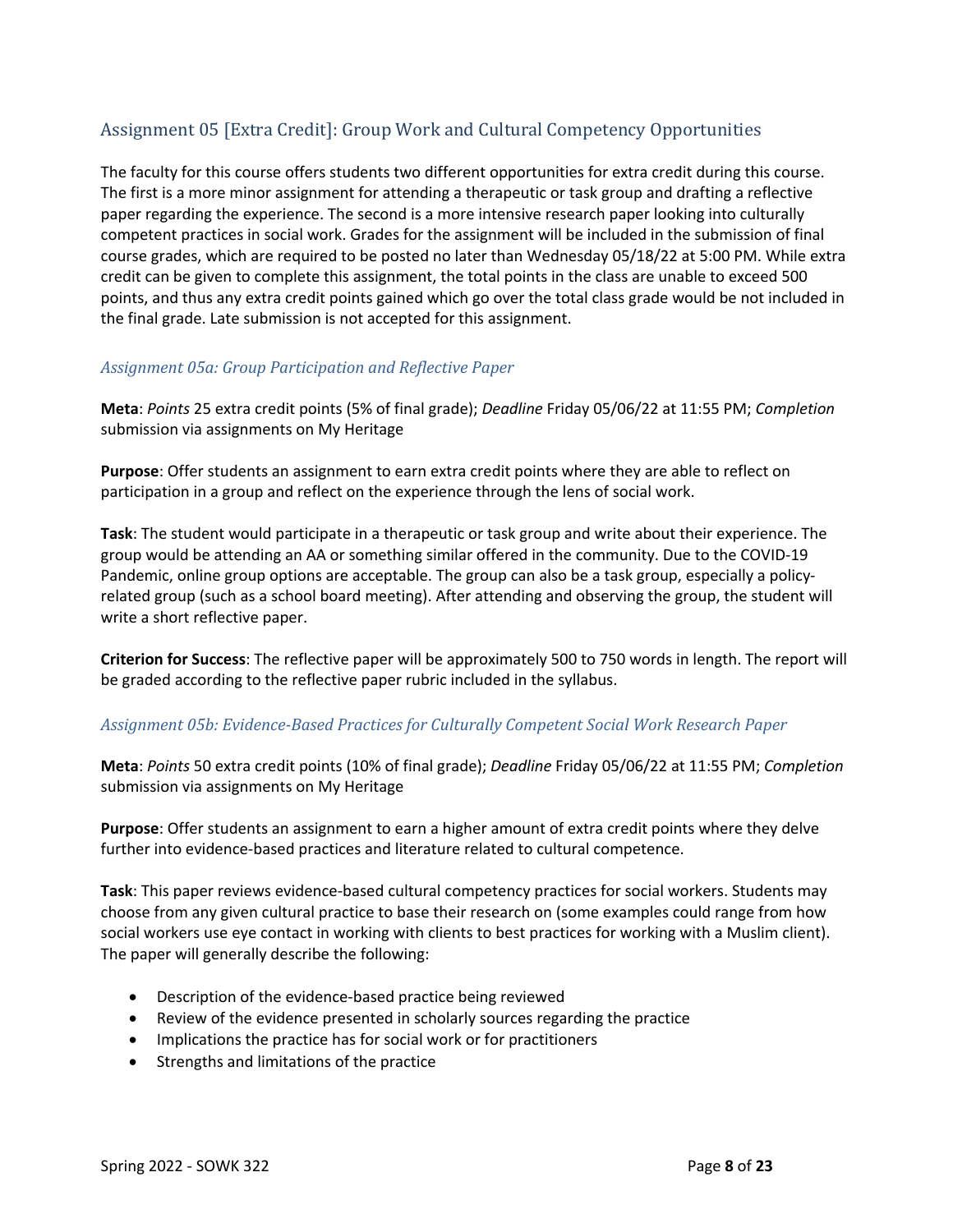**Criterion for Success**: The paper should be written in APA format both regarding the use of strong academic writing along with proper formatting. The paper should be approximately 1,250 to 1,500 words in length. This paper will be graded according to the APA research paper rubric.

| Letter Grade | Percentage  | <b>GPA</b> | <b>Description</b>   |
|--------------|-------------|------------|----------------------|
| А            | 93 to 100   | 4.0        | Excellent            |
| А-           | 90 to 92.99 | 3.7        |                      |
| B+           | 87 to 89.99 | 3.3        |                      |
| в            | 83 to 86.99 | 3.0        | Above Average        |
| B-           | 80 to 82.99 | 2.7        |                      |
| C+           | 77 to 79.99 | 2.3        |                      |
| C            | 73 to 76.99 | 2.0        | Average              |
| $C-$         | 70 to 72.99 | 1.7        |                      |
| D+           | 67 to 69.99 | 1.3        |                      |
| D            | 63 to 66.99 | 1.0        | <b>Below Average</b> |
| D-           | 60 to 62.99 | 0.7        |                      |
| F            | 0 to 59.99  | 0.0        | Failure              |

#### **Grade Scale:**

#### **Course Guidelines and Expectations**

#### **Description of course expectations**

Students are expected to engage during class sessions, having come having completed the reading for the week. Because this is a practice class, students are encouraged to bring a sense of experimentation and willingness to try to the class environment.

#### **Description of Assignment Types**

The participation and engagement for this course is the most significant assignment. There is a scholarly presentation that students will complete in class to show their ability to engage with the literature, as well as a research paper. The community practice in completing a group is allowed for students to use the skills they are learning in class in a real-world setting prior to their practicum experience. The extra credit assignments options include another reflective paper and/or a research paper.

#### **Designated Style**

Writing for this course is to be done using the American Psychological Associations (APA) style guide. While not required for this course, their seventh edition style guide is listed as a recommended supplemental textbook for students.

|      | <b>Course Schedule</b> |                                                                        |                                          |                  |  |
|------|------------------------|------------------------------------------------------------------------|------------------------------------------|------------------|--|
| Week | Date                   | Content                                                                | <b>Reading Assignment</b>                | <b>Due Dates</b> |  |
| 1    | 01/17/22               | Holiday, No Class (Martin<br>Luther King)                              | N/A                                      |                  |  |
|      | 01/24/22               | Theories of Practice II, Course Course Syllabus<br><b>Introduction</b> |                                          |                  |  |
| 3    | 01/31/22               | Theoretical and Philosophical<br>Foundations to Groups part I          | Garvin et al. (2017) Chapters<br>$1 - 3$ |                  |  |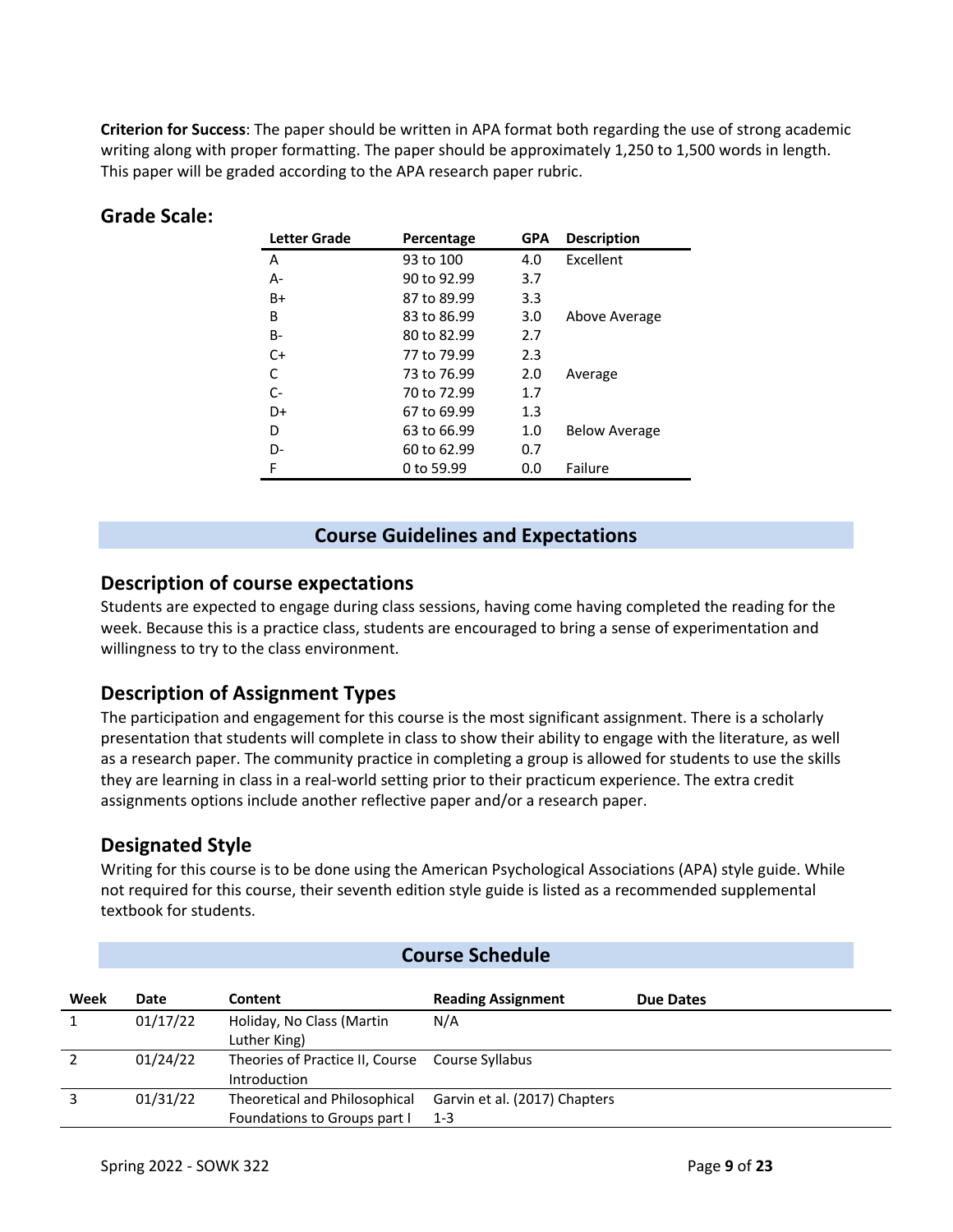| Week                  | <b>Date</b> | Content                                                                                    | <b>Reading Assignment</b>                       | <b>Due Dates</b>                                                                                                                                                                                                                                       |
|-----------------------|-------------|--------------------------------------------------------------------------------------------|-------------------------------------------------|--------------------------------------------------------------------------------------------------------------------------------------------------------------------------------------------------------------------------------------------------------|
| 4                     | 02/07/22    | <b>Theoretical and Philosophical</b><br>Foundations to Groups part II                      | Garvin et al. (2017) Chapters<br>$4 - 6$        |                                                                                                                                                                                                                                                        |
| 5                     | 02/14/22    | Work with Families I                                                                       | Chovil (2009)                                   |                                                                                                                                                                                                                                                        |
| 6                     | 02/21/22    | Holiday, No Class (Presidents<br>Day)                                                      |                                                 |                                                                                                                                                                                                                                                        |
| $\overline{7}$        | 02/28/22    | Working with Families II                                                                   | Prest and Protinsky (1993)                      |                                                                                                                                                                                                                                                        |
| 8                     | 03/07/22    | <b>Family Treatment Modality</b><br>Research Presentations; The<br><b>Mutual Aid Model</b> | Garvin et al. (2017) Chapter<br>7 and 9         | A-02b: Family Treatment Modality<br><b>Research Presentation due during</b><br>class                                                                                                                                                                   |
| 9                     | 03/14/22    | <b>Spring Break</b>                                                                        |                                                 |                                                                                                                                                                                                                                                        |
| 10                    | 03/21/22    | Group Intervention Pitch;<br>Cognitive Behavioral Group<br>Work                            | Garvin et al. (2017) Chapter<br>8               | 03a: Group Intervention Pitch due<br>during class                                                                                                                                                                                                      |
|                       |             |                                                                                            |                                                 | Midterm Grades Due Wednesday<br>03/23/22 at 5:00 PM by the<br>instructor                                                                                                                                                                               |
| 11                    | 03/28/22    | Group Work Approaches<br>Related to Purpose                                                | Garvin et al. (2017) Chapters<br>10 and 11      |                                                                                                                                                                                                                                                        |
| 12                    | 04/04/22    | <b>Group Work Approaches</b><br>Related to Setting I                                       | Garvin et al. (2017) Chapters<br>13-16          |                                                                                                                                                                                                                                                        |
| 13                    | 04/11/22    | No Synchronous Class: Uses<br>of technology to create<br>groups                            | Garvin et al. (2017) Chapter<br>33              | See Forums                                                                                                                                                                                                                                             |
| 14                    | 04/18/22    | Group Work Approaches<br>Related to Setting II                                             | Garvin et al. (2017) Chapters<br>17, 18, and 20 | A-04: Research Paper to Inform<br><b>Group Practice is due Friday</b><br>04/22/22 at 11:55 PM via Chalk and<br>Wire Assignment on My Heritage                                                                                                          |
| 15                    | 04/25/22    | Group Work in Organizations<br>and Community Settings                                      | Garvin et al. (2017) Chapters<br>24, 27, and 28 | A-03b: Group Member Feedback is<br>due by Sunday 05/01/22 by 11:55<br>PM via Google Form                                                                                                                                                               |
| 16                    | 05/02/22    | Group Work Research and<br>Evaluation                                                      | Garvin et al. (2017) Chapters<br>29, 31, and 32 | A-03c - Reflective Paper is due<br>Friday 05/06/22 at 11:55 PM via My<br>Heritage Assignments.                                                                                                                                                         |
|                       |             |                                                                                            |                                                 | Extra Credit Assignments A-05a -<br><b>Group Participation and Reflective</b><br>Paper and A-05b - Evidence-Based<br><b>Practices for Culturally Competent</b><br>Social Work Research Paper are due<br>Friday 05/06/22 at 11:55 PM via My<br>Heritage |
| <b>Finals</b><br>Week | 05/09/22    | End of year celebration                                                                    |                                                 | Please complete course evaluations                                                                                                                                                                                                                     |
|                       |             |                                                                                            |                                                 | Final Grades Due Wednesday<br>05/18/22 at 5:00 PM by Instructor                                                                                                                                                                                        |

**Attendance**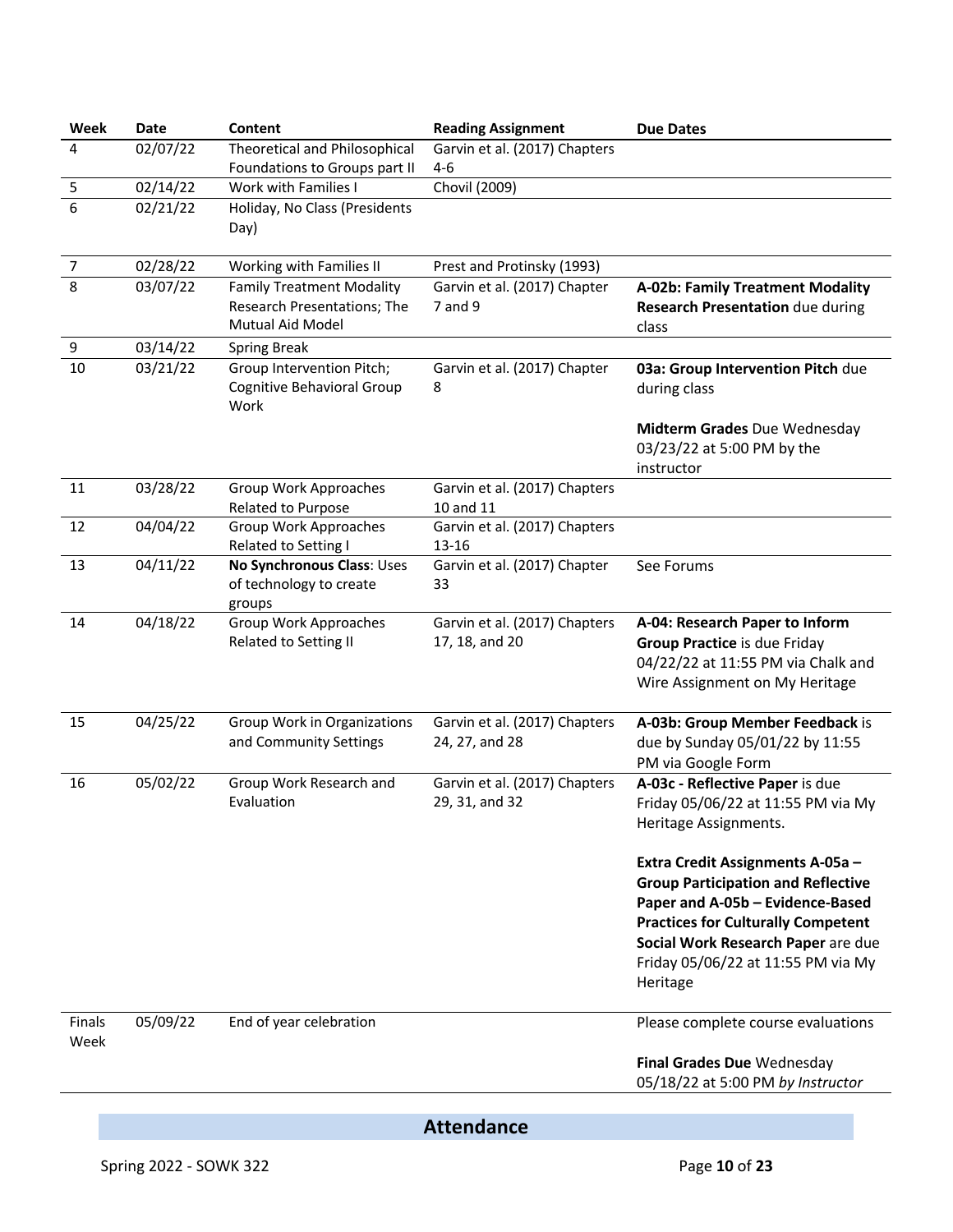Regular attendance and participation in class is expected and considered essential for successful academic work. Attendance will be documented every class period for face-to-face courses. For online and hybrid courses, weekly online assignments are due to confirm attendance. If you must miss any deadline, communication is essential. If an unavoidable absence occurs, communicate as soon as possible. Contact me in advance to make arrangements, or as soon as possible for emergencies, and take responsibility for the classwork missed.

Regular attendance and participation in classes are expected and considered essential for successful academic work. Heritage regularly updates its full attendance policy available in the current catalog Attendance Policy (http://catalog.heritage.edu/content.php?catoid=15&navoid=944#attendance). Remember that Heritage University Student Affairs is ready to help solve problems that interfere with attending class. Email them at studentaffairs@heritage.edu (copy into your email provider).

# **Reasonable Accommodation for Religious Holidays**

Consistent with Heritage University's mission and values and pursuant to RCW 28B.137.010 as amended, and Substitute Senate Bill 5166, Heritage University allows students reasonable absences for reasons of faith or for organized activities conducted under the auspices of a religious denomination, church, or religious organization. The student requesting an excused absence for reasons of faith must submit the Request for Absence for Reasons of Faith Form to their instructor(s) at least two (2) weeks prior to the beginning of the semester in which the absence is anticipated to occur. The form is located on the student forms page under the student's tab in MyHeritage. Full policy and procedures are located in the current catalog under academic policies and attendance.

#### **Support and Resources**

#### **Tutoring at the Academic Skills Center**

https://myheritage.heritage.edu/ICS/Student\_Services/Academic\_Skills\_Center.jnz

Use the Heritage Universities Academic Skill Center to view their schedule, make appointments, drop-in for tutoring, or access our online tutoring. The online tutoring includes Smarthinking. To access this, log into the ASC page on My Heritage under Student Services. To learn more about any of these services, call the ASC at (509) 865-8517 or email us ASC@heritage.edu

# **Library**

https://libguides.heritage.edu/friendly.php?s=librarystart

The librarians are here to assist you! There is an online chat that can be used for instant communications. For research and general assistance, feel free to stop by, call a reference librarian at (509) 865-8520, or email Library@heritage.edu

# **Credit Hour Requirements**

http://catalog.heritage.edu/content.php?catoid=12&navoid=867#credit\_hour\_semester\_definitions

Federal regulations require that all courses follow the Heritage University definition of a credit hour as described in HU Policy. For the current policy, see the catalog.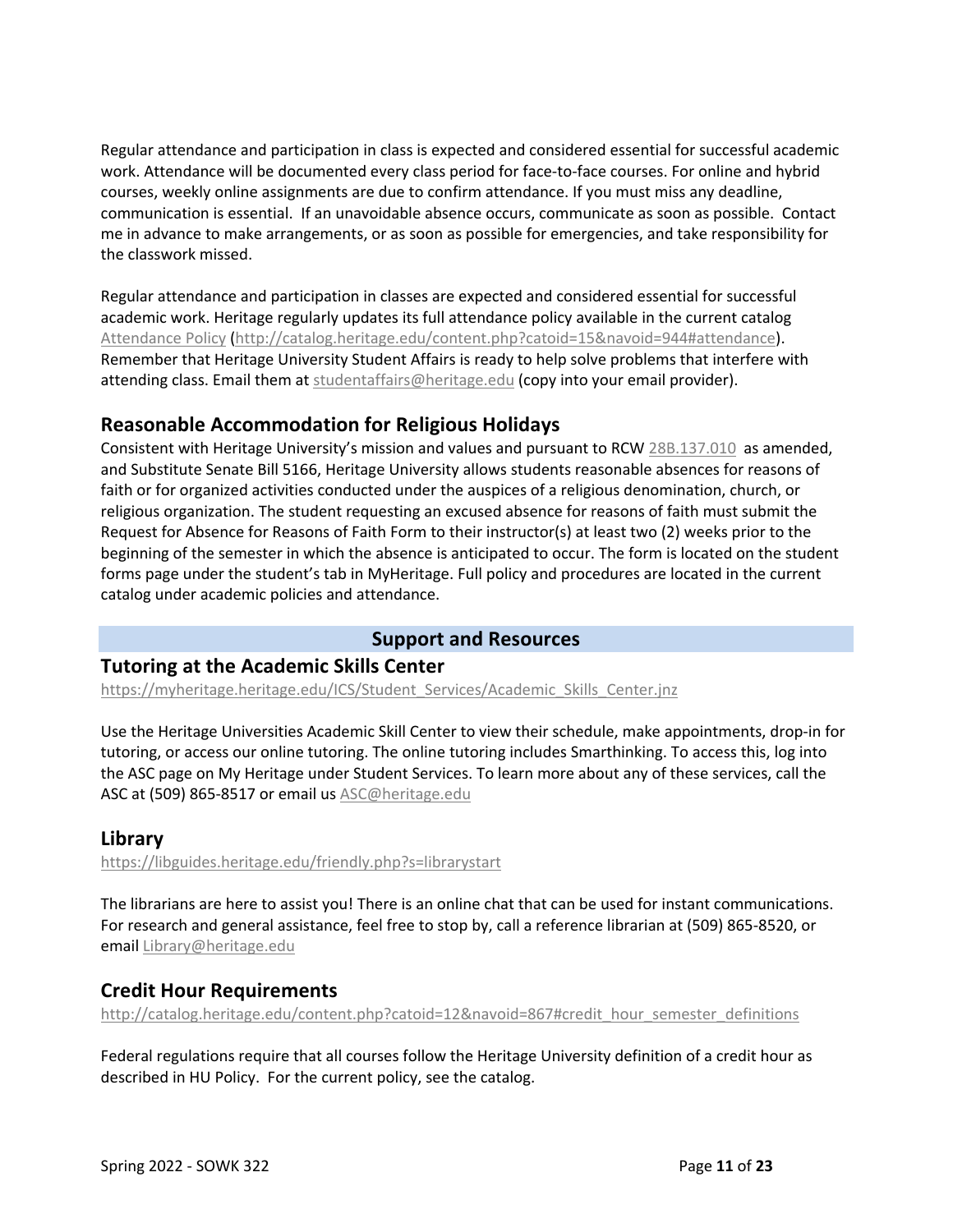# **Online Course Exchange Appeals Process**

Online Course Exchange (OCICU, The Wheel, or CIC) students who wish to appeal an instructor's or facilitator's decision or request assistance with academic issues (such as requesting an incomplete or an extension) should email HU's Online Course Exchange Liaison at OLCourseExchange@heritage.edu

#### **Academic Honesty**

Heritage University students have the responsibility to adhere to academic honesty in all their educational endeavors. Faculty has the responsibility to model academic honesty and to prevent, detect, and confront students who violate it. See the following for more information:

#### Academic Honesty Policy

http://catalog.heritage.edu/content.php?catoid=15&navoid=944#academic\_honesty\_policy

#### Academic Honesty Procedure Diagram.

https://heritage.edu/wp-content/uploads/2020/10/HU\_Student-Journey-ACADEMIC-HONESTY-V10.pdf

#### **Campus Security & Safety**

In an emergency, call 911. If you need campus security assistance, please call 509-865-8555 or ext. 8555 from any campus landline or email: CampusSecurity@heritage.edu. For a list of Campus Security services and Crisis Response Steps, see the Safety and Security (https://www.heritage.edu/safety-security/)

The CBC Campus Security Department is dedicated to protecting the lives and property of all students, staff, and visitors while helping to promote the overall mission of the College to uphold an environment that provides opportunities for the people of Benton and Franklin counties to succeed in their pursuit of higher education achievements in an environment that is safe and hazard-free. CBC Campus Security can be contacted at (509) 542-4777, and more information can be found online at their website https://www.columbiabasin.edu/index.aspx?page=19

#### **Accommodations**

# **Office of Ability Services (ADA)**

https://www.heritage.edu/student-resources/office-of-ability-services/

Please visit the Office of Ability Services web page for information about student ability services on campus.

**Contact Information:** Yovanna Cook, MSW. Mental & Social Health Counselor / ADA Specialist Office: 509-865-8544; cell phone: 760-208-8825; email: OfficeofAbilityServices@heritage.edu

#### **References**

American Psychological Association. (2020). *Publication manual of the American Psychological Association* (7th ed.). American Psychological Association.  $\frac{https://doi.org/10.1037/0000165-000}{https://doi.org/10.1037/0000165-000}$ 

Americans with Disabilities Act of 1990, 42 USC. §§ 12102. (2008).

Chovil, N. (2009). Engaging families in child & youth mental health: A review of best, emerging and promising practices. *The F.O.R.C.E. Society for Kids' Mental Health*, 44 pages.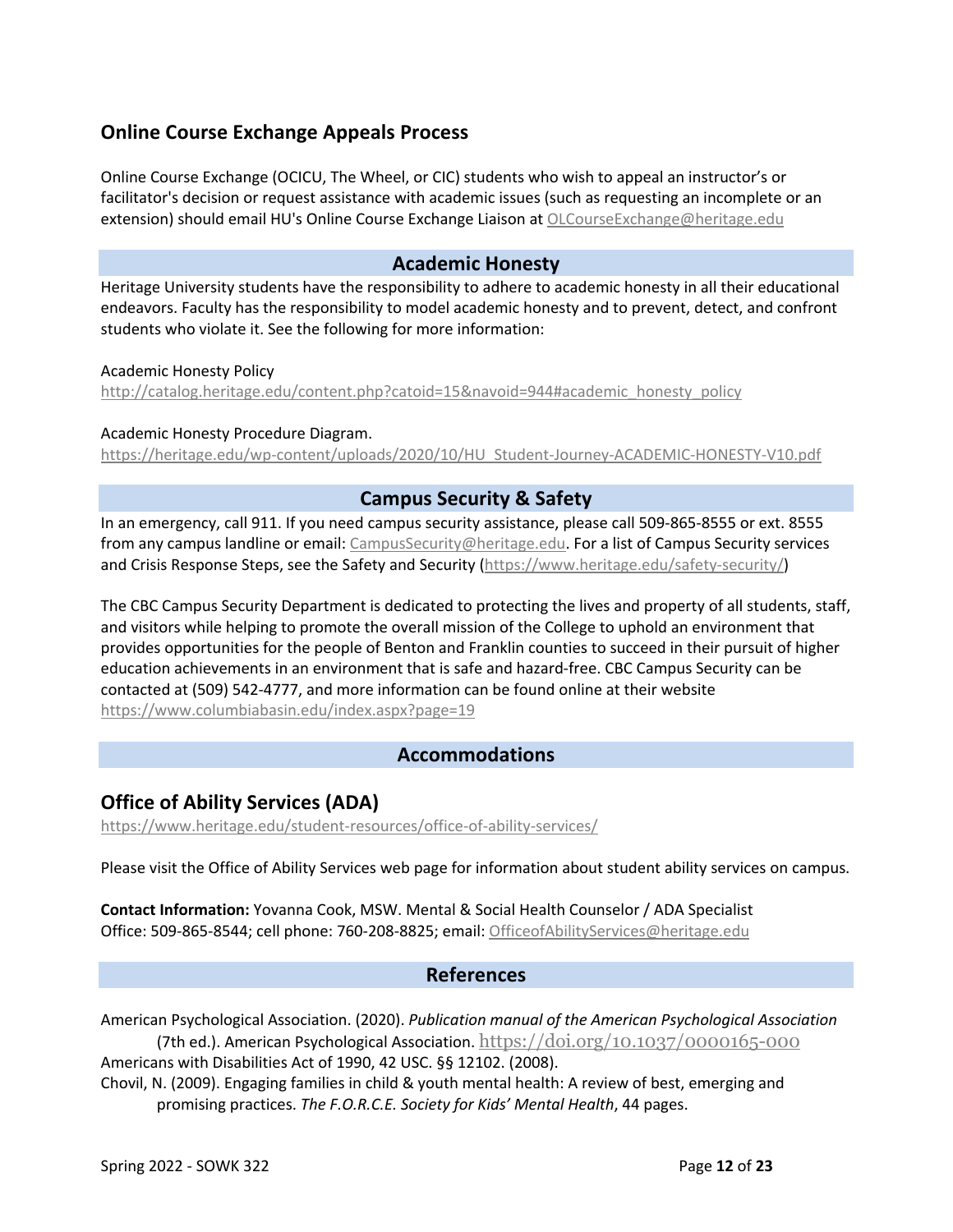https://www.nctsn.org/resources/engaging-families-child-youth-mental-health-review-bestemerging-and-promising-practices

- Council on Social Work Education. (2015). Educational policy and accreditation standards. Retrieved from http://www.cswe.org/getattachment/Accreditation/Standards-and-Policies/2015- EPAS/2015EPASandGlossary.pdf.aspx
- Garvin, C. D., Gutierrez, L. M., & Galinsky, M. J (Editors). (2017). *Handbook of Social Work with Groups (2nd Ed.)*. The Guilford Press.
- Heritage University. (n.d.). 2020-2021 catalog: Academic policies. http://catalog.heritage.edu/content.php?catoid=13&navoid=890
- Prest, L. A., & Protinsky, H. (1993). Family systems theory: A unifying framework for codependence. *The American Journal of Family Therapy*, *21*(4), 352-360. https://doi.org/10.1080/01926189308251005

#### **Appendices**

# **Family Treatment Modality Research Informative Presentation Rubric**

The family treatment modality informative presentation rubric is used to evaluate assignment two. The group presenters are graded together based on the presentation organization, content, and delivery.

# **APA Research Paper Rubric**

The APA research paper rubric is used to evaluate written research style papers. The rubric assesses students based on the following aspects: paper content, APA formatting, spelling, grammar, timeliness, and length. The following assignments in this course will be graded according to the APA research paper rubric: assignment four – theory and practice integrative paper and assignment five-b – [Extra Credit] evidencebased practices for culturally competent social work.

# **Reflective Paper Rubric**

The reflective paper rubric is used to evaluate written reflective-style papers. The rubric assesses students based on the following aspects: paper content, professionalism, spelling, grammar, timeliness, and length. The following assignments in this course will be graded according to the reflective paper rubric: assignment 3c – community group facilitation reflective paper and assignment 05a – group participation and reflective paper.

# **Research and Intervention Practice Behavior Rubric**

The practice behaviors rubric is used to assess the CSWE competency four and eight for assignment three research paper to inform group practice.

Updated 01/17/22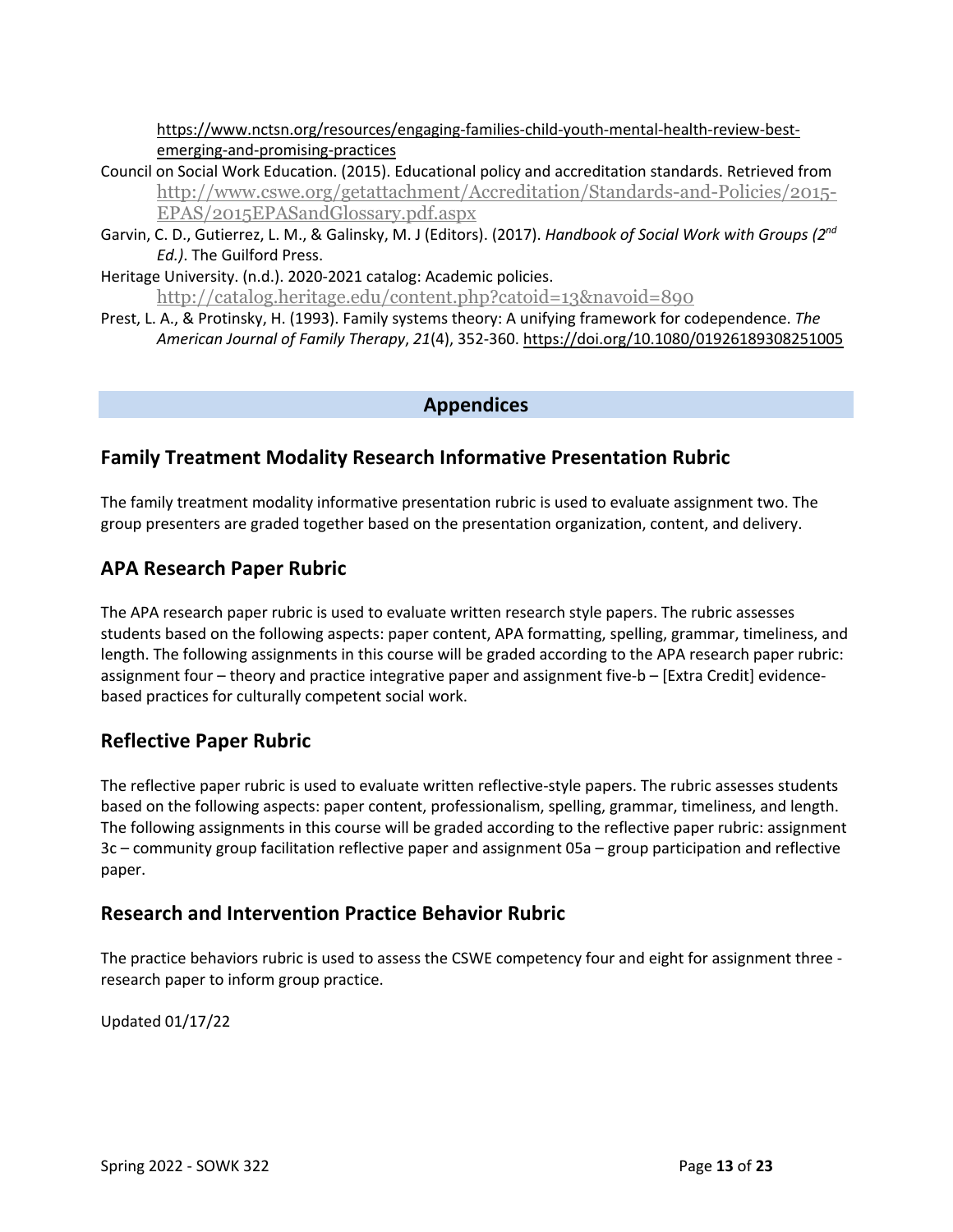# **Family Treatment Modality Informative Presentation Rubric**

| <b>Description</b>                                                                        | <b>Initial</b>                                                                                         | <b>Emerging</b>                                                                                                         | Developed                                                                                                                                                                    | <b>Highly Developed</b>                                                                                                                                                                                                                                                                                                                                                                                                    |
|-------------------------------------------------------------------------------------------|--------------------------------------------------------------------------------------------------------|-------------------------------------------------------------------------------------------------------------------------|------------------------------------------------------------------------------------------------------------------------------------------------------------------------------|----------------------------------------------------------------------------------------------------------------------------------------------------------------------------------------------------------------------------------------------------------------------------------------------------------------------------------------------------------------------------------------------------------------------------|
| <b>Presentation Organization:</b><br>(audience, topic, accuracy, and<br>logical sequence) | Zero to one of the four assessed<br>areas fits the highly developed<br>standards listed in the rubric. | At least two of the four assessed<br>areas fit the highly developed<br>standards listed in the rubric.                  | At least three of the four assessed<br>areas fit the highly developed<br>standards listed in the rubric.                                                                     | Audience: The presentation is<br>geared towards a scholarly<br>audience with limited subject<br>knowledge. Topic: accurately<br>follows the topics described in the<br>syllabus. Accuracy: The<br>information provided is factual<br>and brought from scholarly<br>sources. Logical Sequence:<br>The presentation follows a logical<br>and goal-oriented sequence that<br>provides sufficient context for the<br>audience. |
| <b>Presentation Content:</b><br>(description and history of the<br>treatment modality)    | There is no discussion of the<br>development of the treatment<br>modality.                             | The presenters mention its<br>development and history without<br>providing meaningful details.                          | The presentation offers a<br>description of the development of<br>the treatment modality. The<br>intervention creators are<br>mentioned.                                     | The presentation provides a<br>meaningful description of the<br>history and development of the<br>treatment modality. It helps place<br>it in the context of other<br>treatment options. The<br>interventions creators are<br>discussed.                                                                                                                                                                                   |
| <b>Presentation Content:</b><br>(treatment implementation<br>and common techniques)       | There is no discussion of the<br>implementation and common<br>techniques.                              | The implementation process or<br>the standard techniques are at<br>least mentioned.                                     | The implementation details are<br>described with enough detail to<br>see the general focus of the<br>intervention. Many of the<br>strategies or techniques are<br>described. | The stages or steps that a clinician<br>goes through to implement the<br>intervention are outlined in detail.<br>Many of the strategies or<br>techniques are explained. Some<br>methods are demonstrated or<br>taught to the listeners to provide<br>a real-world application.                                                                                                                                             |
| <b>Presentation Content:</b><br>(research findings regarding<br>efficacy)                 | There is no discussion or inclusion<br>of research findings.                                           | There is little explanation of the<br>efficacy of the intervention. The<br>effectiveness is based on only one<br>study. | The presenters discuss at least<br>two studies and the effectiveness<br>of the treatments. The<br>presentation lacks some of the<br>vital information from the studies.      | The presenters provide an<br>insightful understanding of the<br>effectiveness of the intervention.<br>A few studies are used to provide<br>the basis for efficacy. The                                                                                                                                                                                                                                                     |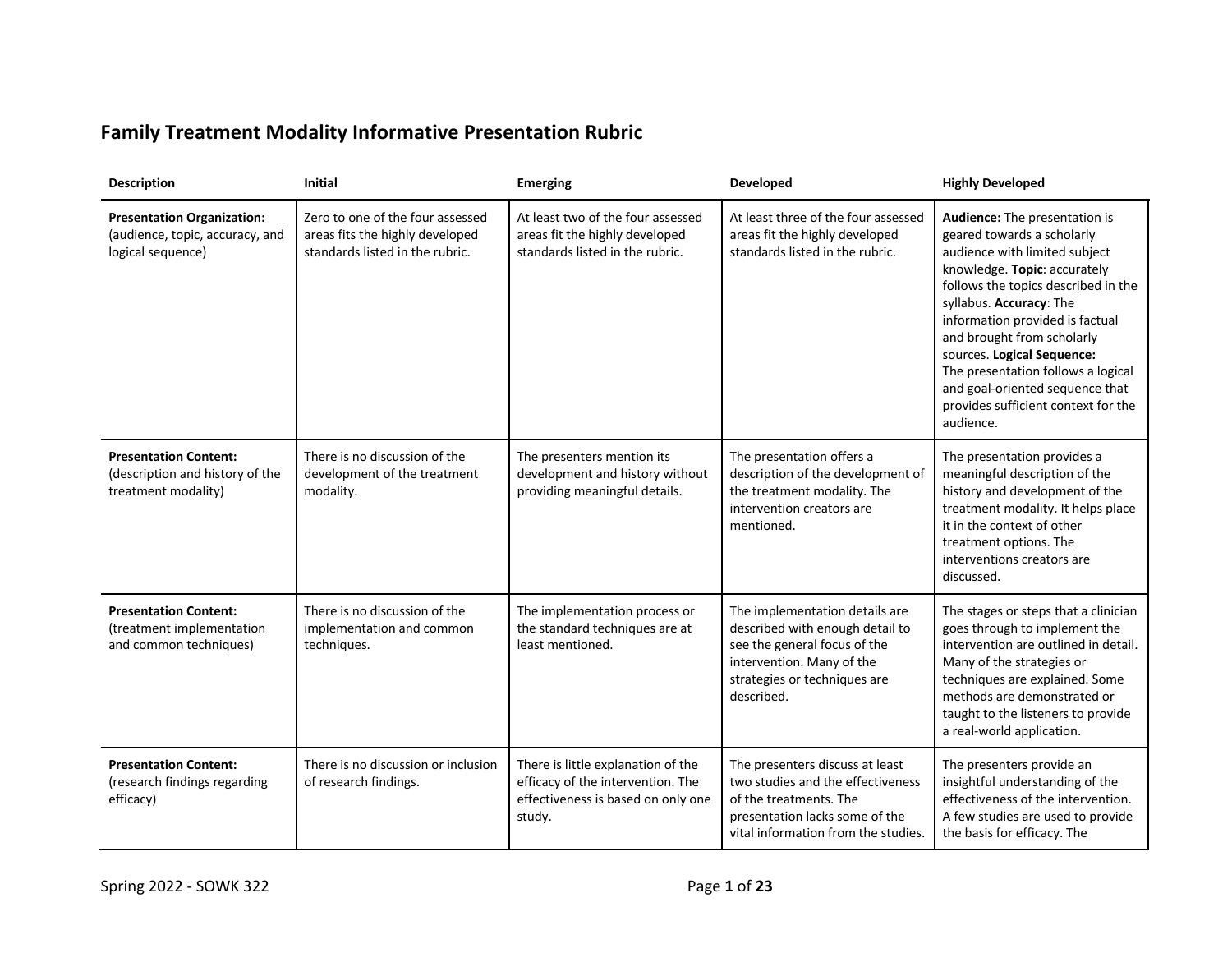| <b>Description</b>                                                                                 | Initial                                                                                                | <b>Emerging</b>                                                                                        | Developed                                                                                                                | <b>Highly Developed</b>                                                                                                                                                                                                                                                                                                                                                                                              |
|----------------------------------------------------------------------------------------------------|--------------------------------------------------------------------------------------------------------|--------------------------------------------------------------------------------------------------------|--------------------------------------------------------------------------------------------------------------------------|----------------------------------------------------------------------------------------------------------------------------------------------------------------------------------------------------------------------------------------------------------------------------------------------------------------------------------------------------------------------------------------------------------------------|
|                                                                                                    |                                                                                                        |                                                                                                        |                                                                                                                          | presenters offer key elements of<br>the studies (context, format,<br>participants, outcomes, etc.)                                                                                                                                                                                                                                                                                                                   |
| <b>Presentation Content:</b><br>(strengths and limitations of<br>the selected treatment)           | There is no discussion of the<br>strengths or limitations of the<br>treatment.                         | There is little information<br>provided regarding strengths and<br>limitations.                        | The strengths are briefly<br>described in general terms,<br>without using case examples. The<br>limitations are generic. | There is a detailed discussion of<br>the strengths of the given<br>intervention. Potential population<br>and uses are described. The<br>limitation of the interventions are<br>also described. Limitations should<br>include discussion of what<br>researchers have defined as<br>needing more research regarding<br>this intervention.                                                                              |
| <b>Presentation Content:</b><br>(references)                                                       | References are not provided or<br>discussed during the presentation.                                   | There appears to be some<br>attempt to describe what the<br>sources of information provided.           | The presentation includes a<br>reference list that generally looks<br>like APA format.                                   | The presentation slides include in-<br>text citations identifying the<br>sources of information throughout<br>the presentation. The end of the<br>presentation includes a reference<br>list with citation entries in APA<br>format. During the delivery of the<br>presentation, the speaker will<br>refer to the studies and their<br>authors where appropriate.                                                     |
| <b>Presentation Delivery:</b><br>Visual Aids (quantity,<br>attractiveness, clear, and<br>additive) | Zero or one of the four assessed<br>areas fits the highly developed<br>standards listed in the rubric. | At least two of the four assessed<br>areas fit the highly developed<br>standards listed in the rubric. | At least three of the four assessed<br>areas fit the highly developed<br>standards listed in the rubric.                 | Quantity: There are enough slides<br>used in the presentation to<br>provide a visual aid for the<br>information required in the<br>presentation. Attractiveness: the<br>slides are visually appealing. A<br>theme is in the presentation.<br>Clear: The slides are easy to read<br>and do not contain too much text.<br>Additive: The visuals used in the<br>presentation are appropriate and<br>enhance the message |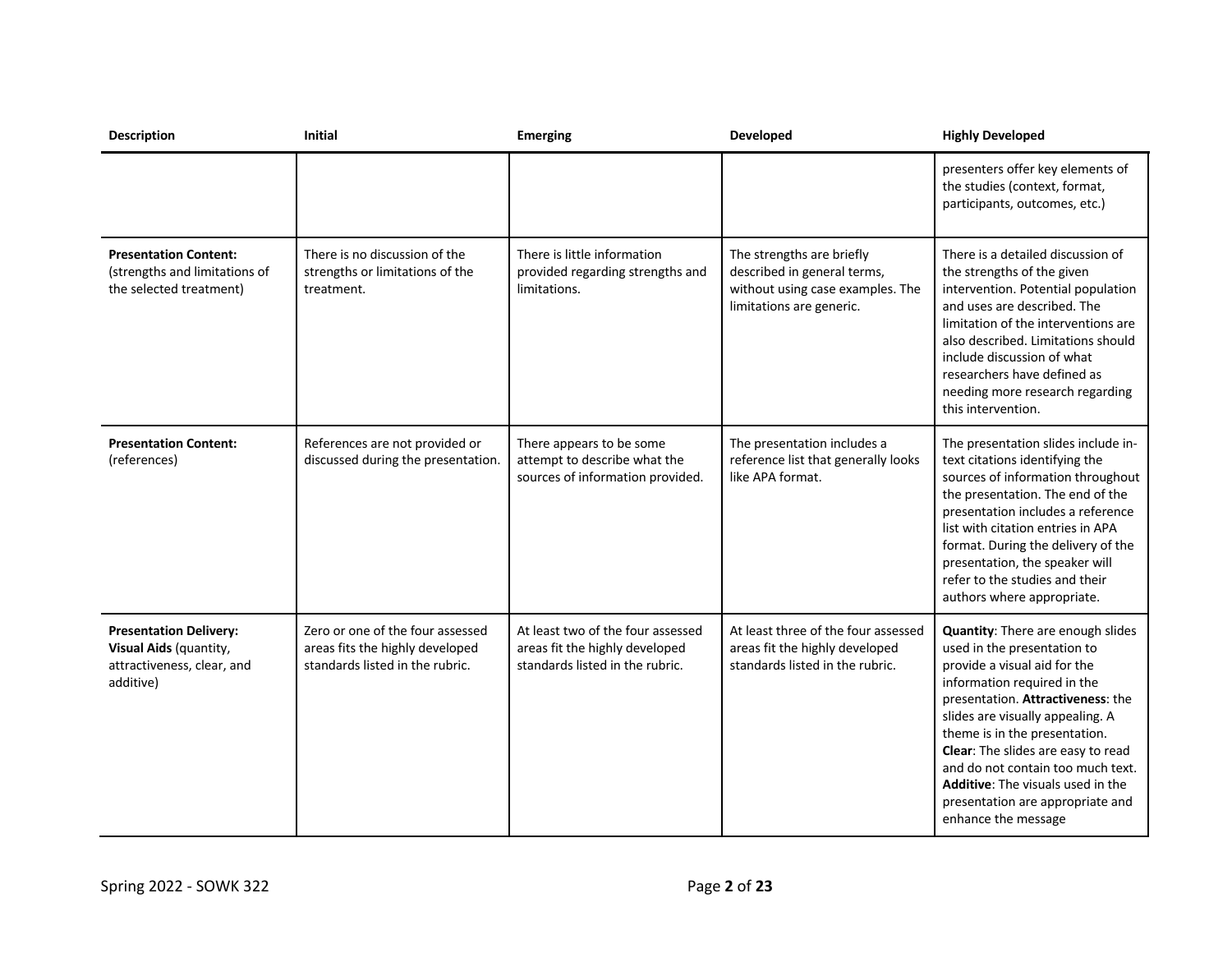| <b>Description</b>                                            | Initial                                                                                           | Emerging                                                                                         | <b>Developed</b>                                                                                 | <b>Highly Developed</b>                                 |
|---------------------------------------------------------------|---------------------------------------------------------------------------------------------------|--------------------------------------------------------------------------------------------------|--------------------------------------------------------------------------------------------------|---------------------------------------------------------|
| <b>Presentation Deliver: Length</b><br>(assigned time limits) | The presentation delivery is more<br>than 10 minutes shorter or longer<br>than the assigned time. | The presentation delivery is more<br>than 5 minutes shorter or longer<br>than the assigned time. | The presentation delivery is more<br>than 2 minutes shorter or longer<br>than the assigned time. | The presentation is within the<br>assigned time limits. |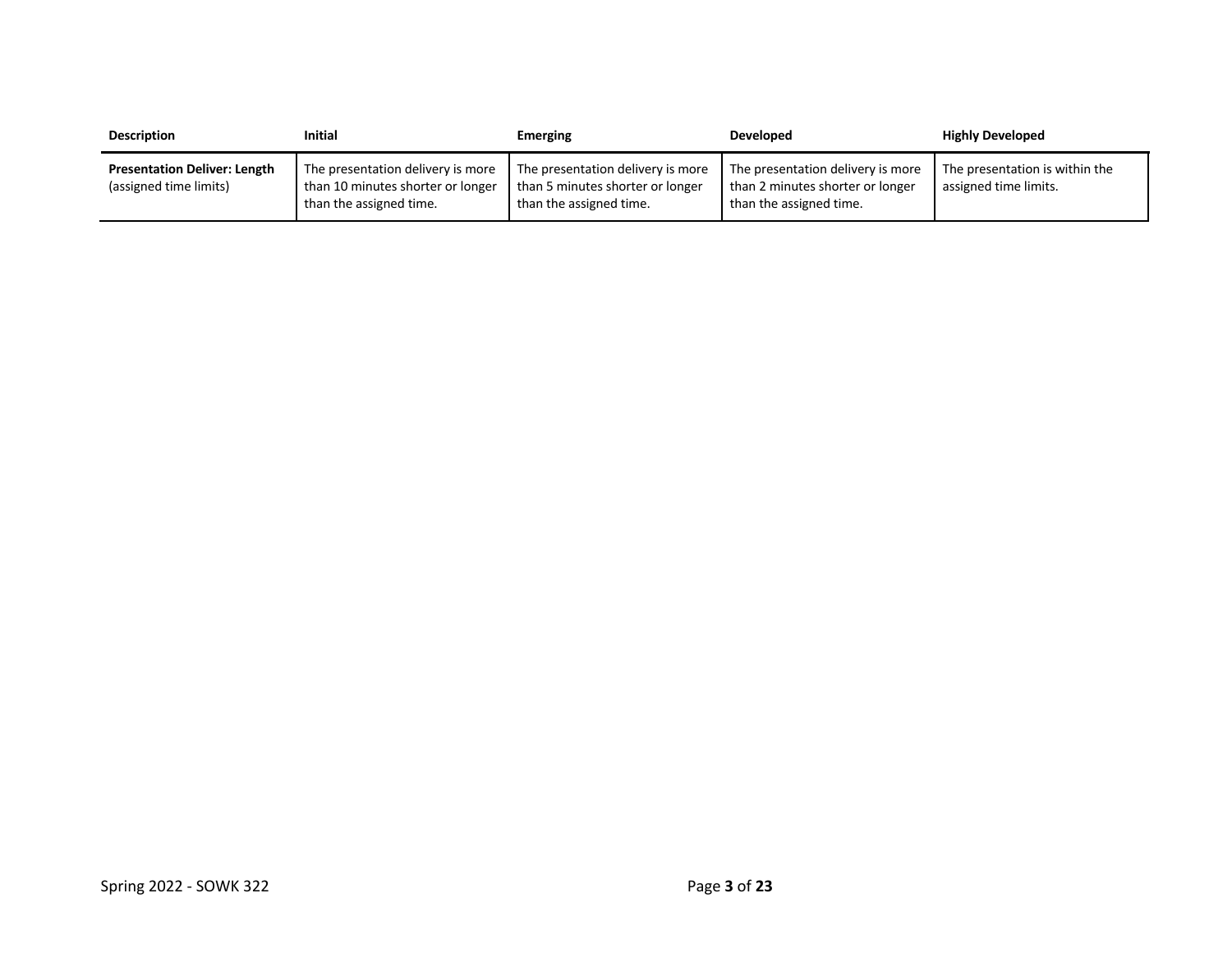# **APA Research Paper Rubric**

| <b>Description</b>                                                                                                                      | <b>Initial</b>                                                                                                                                                                                                                                                                                                                                 | <b>Emerging</b>                                                                                                                                                                                                                                                     | Developed                                                                                                                                                                                                                                                                       | <b>Highly Developed</b>                                                                                                                                                                                                                                                    |
|-----------------------------------------------------------------------------------------------------------------------------------------|------------------------------------------------------------------------------------------------------------------------------------------------------------------------------------------------------------------------------------------------------------------------------------------------------------------------------------------------|---------------------------------------------------------------------------------------------------------------------------------------------------------------------------------------------------------------------------------------------------------------------|---------------------------------------------------------------------------------------------------------------------------------------------------------------------------------------------------------------------------------------------------------------------------------|----------------------------------------------------------------------------------------------------------------------------------------------------------------------------------------------------------------------------------------------------------------------------|
| <b>Paper Content:</b><br><b>General Content</b><br>(relevant, legitimate,<br>and follows syllabus<br>topics)                            | The paper does not match the<br>assignment description or includes<br>false and or misleading information.                                                                                                                                                                                                                                     | The paper tangentially follows the<br>course syllabus but misses some of<br>the major aspects of the assignment<br>directly. It presents mostly relevant<br>facts but lacks the ability to connect<br>the research to a broader<br>understanding of the study area. | The paper appears to fit within the<br>assignment description's general<br>idea but is disconnected from the<br>finer points of the assignment<br>implementation. The paper is based<br>on credible sources and develops an<br>argument for the information being<br>presented. | The content of the paper is of high<br>quality and written scientifically,<br>using accurate sources and<br>information. It adheres to the<br>assignment description.                                                                                                      |
| <b>Paper Content:</b><br>Organization<br>(logical order,<br>smooth transitions,<br>and logical<br>reasoning)                            | The paper content is disconnected,<br>and it is difficult to follow themes<br>and ideas throughout the paper. The<br>paper jumps between these themes<br>and ideas without any type of<br>transition. The paper is either driven<br>by emotional or individualized<br>arguments, lacking any research-<br>based evidence or logical reasoning. | The paper content is generally<br>presented in a logical sequence. The<br>themes of the paper are not<br>correctly grouped. There are limited<br>transitions used. Some of the paper<br>includes emotional or individualized<br>arguments.                          | The paper content is generally<br>presented in a logical sequence.<br>Some of the themes of the paper are<br>not properly grouped. Most of the<br>themes include transitions. The basis<br>of the paper is mostly using<br>research-based evidence or logical<br>reasoning.     | The paper content is presented in a<br>logical order. Themes and ideas are<br>presented in the paper use smooth<br>transitions. The argument being<br>presented in the paper uses logical<br>reasoning and are based on<br>presented research-based evidence.              |
| <b>Paper Content:</b><br><b>General Feel</b><br>(compelling and<br>interesting writing)                                                 | The paper content is difficult to read.<br>There is a lack of variation in<br>vocabulary and writing techniques.                                                                                                                                                                                                                               | The paper content is readable. There<br>is limited variation in writing<br>techniques and vocabulary.                                                                                                                                                               | The paper content is interesting.<br>There is some variation in writing<br>techniques and vocabulary.                                                                                                                                                                           | The paper content is written in a way<br>that is compelling and encourages<br>the reader to continue to read.<br>There is a variance in writing<br>techniques and vocabulary that is<br>used to introduce topics.                                                          |
| <b>APA Formatting:</b><br><b>Tone</b><br>(preferred<br>terminology,<br>formally written, and<br>appropriate use of<br>the first person) | The paper inappropriately uses the<br>first person in multiple instances.<br>There are multiple examples of<br>colloquial phrases and or informal<br>manners of writing. The topics are<br>not clearly identified or described.<br>There are many problems with APA<br>writing conventions and style.                                          | There are a couple of uses of first-<br>person. The paper has much of it<br>that is written more formally and<br>follow the APA writing conventions.                                                                                                                | The paper is predominantly written<br>using the third person, with one slip<br>into inappropriately used first<br>person. Colloquial phrases are<br>limited in their use, and the paper is<br>generally written formally. Most of<br>the APA writing conventions are<br>used.   | The paper is written using third<br>person, does not use colloquial<br>phrases, and topics are clearly<br>described in a way that the reader<br>can understand. The paper<br>appropriately uses APA writing<br>conventions (i.e., numbers, quotes,<br>abbreviations, etc.) |
| <b>APA Formatting:</b><br>Page Format                                                                                                   | The paper has more than four<br>problems related to APA formatting.                                                                                                                                                                                                                                                                            | The paper has three or four<br>problems related to APA formatting.                                                                                                                                                                                                  | The paper has one or two problems<br>related to APA formatting.                                                                                                                                                                                                                 | The paper has no found problems<br>related to APA formatting. The paper                                                                                                                                                                                                    |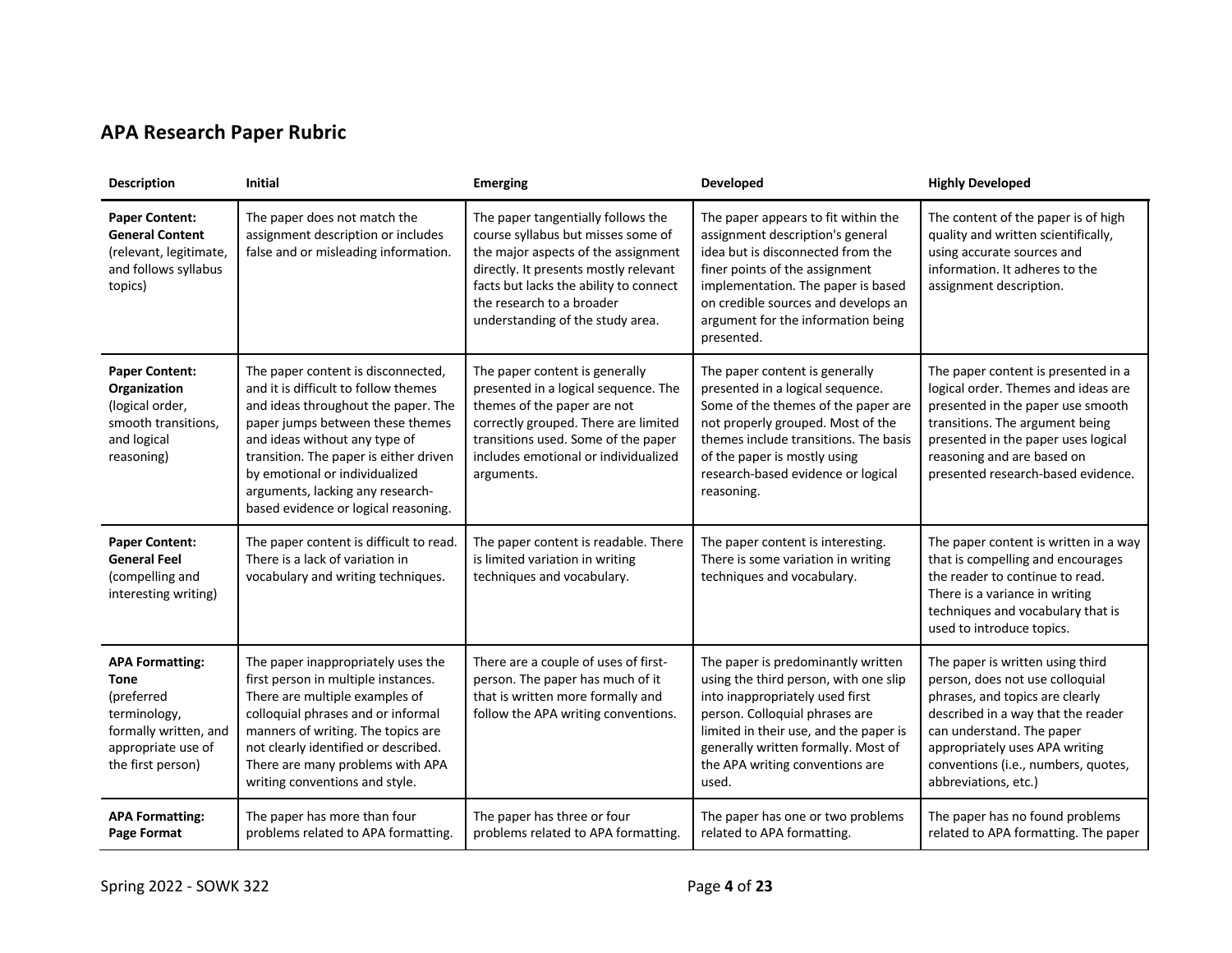| <b>Description</b>                                                                           | <b>Initial</b>                                                                                                         | <b>Emerging</b>                                                                                                                                               | Developed                                                                                                                                                                                                                                           | <b>Highly Developed</b>                                                                                                                                                                                                                                                                                                                                                          |
|----------------------------------------------------------------------------------------------|------------------------------------------------------------------------------------------------------------------------|---------------------------------------------------------------------------------------------------------------------------------------------------------------|-----------------------------------------------------------------------------------------------------------------------------------------------------------------------------------------------------------------------------------------------------|----------------------------------------------------------------------------------------------------------------------------------------------------------------------------------------------------------------------------------------------------------------------------------------------------------------------------------------------------------------------------------|
| (paper sections,<br>headers and footers,<br>page layout, and<br>spacing)                     |                                                                                                                        |                                                                                                                                                               |                                                                                                                                                                                                                                                     | includes a title page, an abstract if<br>required by the syllabus, a title at<br>the beginning of the paper, and a<br>reference page. The headings for<br>these pages are correctly labeled.<br>The paper is double-spaced.                                                                                                                                                      |
| <b>APA Formatting:</b><br><b>Reference List</b><br>(reference style and<br>formatting)       | The reference list does not look like<br>it follows the APA formatting, or it<br>completely lacks in a reference list. | The reference list has some entries<br>that do not fit into the APA<br>reference entry formats. There are<br>many problems with formatting<br>errors.         | The reference list generally looks like<br>a properly formatted reference list.<br>There are some minor errors related<br>to missing pieces of information or<br>formatting issues (potential<br>problems with italics, periods, and or<br>commas). | The reference list looks like an APA<br>reference list (i.e., double spaced,<br>hanging indent). Author's names are<br>correctly formatted. The reference<br>list includes proper use of italics, and<br>appropriate information is included<br>in each of the entries with proper<br>formatting. The appropriate type of<br>reference list entry is used for each<br>reference. |
| <b>APA Formatting: In-</b><br><b>Text Citation</b><br>(inclusion of style<br>and formatting) | The paper is lacking in in-text<br>citations. Any citations that are used<br>do follow the APA formatting.             | The paper includes limited<br>information that should be cited, but<br>no in-text citations are included.<br>There are errors in formatting the<br>citations. | The paper in-text citations in all<br>required parts. There are some more<br>minor errors in the formatting of the<br>citations or missing necessary<br>information. The citations generally<br>looks like APA in-text citations.                   | In-text citations are used in all parts<br>of the paper that are not the writer's<br>original ideas as necessary. The in-<br>text citations are formatted correctly<br>and include all of the necessary<br>information. Variation of citation<br>styles are used in the writing.                                                                                                 |
| <b>Spelling and</b><br>grammatical<br>(grammar and<br>writing mechanics)                     | Many spelling and grammatical<br>errors.                                                                               | Some spelling and grammatical<br>errors.                                                                                                                      | One or two spelling and or<br>grammatical errors.                                                                                                                                                                                                   | Grammar and writing mechanics are<br>properly adhered to.                                                                                                                                                                                                                                                                                                                        |
| <b>Timeliness</b>                                                                            | The paper is submitted more than 48<br>hours after the deadline, as<br>described in the syllabus.                      | The paper is submitted 48 hours<br>after the deadline, as described in<br>the syllabus.                                                                       | Paper is submitted within 24 hours<br>of the deadline, as described in the<br>syllabus.                                                                                                                                                             | Paper submitted prior to the<br>deadline listed in the description.                                                                                                                                                                                                                                                                                                              |
| Length                                                                                       | The paper is more than 100 words<br>over or under the described word<br>length.                                        | The paper is 50 words over or under<br>the described word length.                                                                                             | The paper is a few words over or<br>under the described word length.                                                                                                                                                                                | The paper is within the described<br>word length.                                                                                                                                                                                                                                                                                                                                |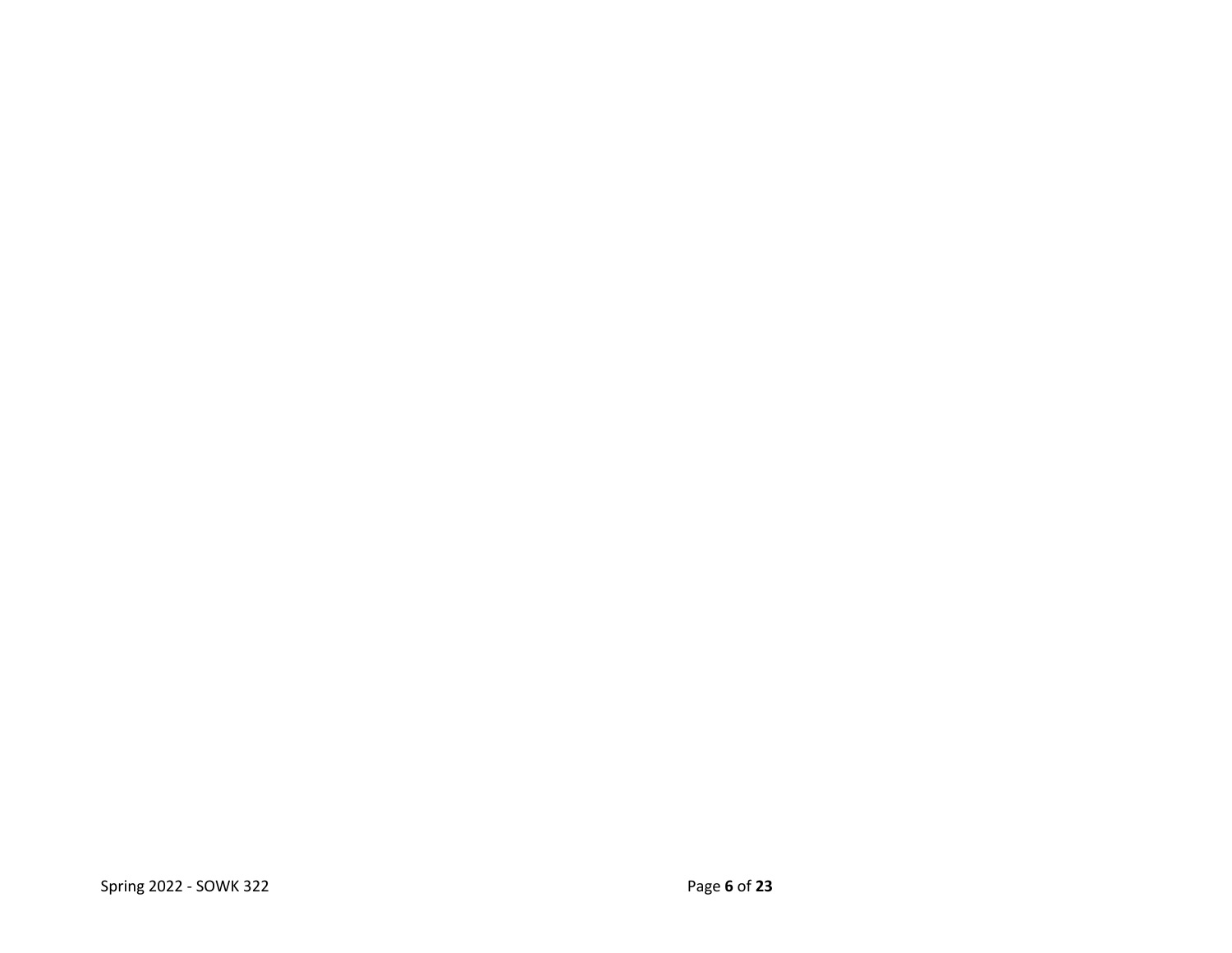# **Reflective Paper Rubric**

| <b>Description</b>                                                                                                         | <b>Initial</b>                                                                                                                                                                                                                                                                                                                                 | <b>Emerging</b>                                                                                                                                                                                                                                                        | Developed                                                                                                                                                                                                                                                                            | <b>Highly Developed</b>                                                                                                                                                                                                                                       |
|----------------------------------------------------------------------------------------------------------------------------|------------------------------------------------------------------------------------------------------------------------------------------------------------------------------------------------------------------------------------------------------------------------------------------------------------------------------------------------|------------------------------------------------------------------------------------------------------------------------------------------------------------------------------------------------------------------------------------------------------------------------|--------------------------------------------------------------------------------------------------------------------------------------------------------------------------------------------------------------------------------------------------------------------------------------|---------------------------------------------------------------------------------------------------------------------------------------------------------------------------------------------------------------------------------------------------------------|
| <b>Paper Content:</b><br><b>General Content</b><br>(relevant, legitimate,<br>and follows syllabus<br>topics)               | The paper does not match the<br>assignment description or includes<br>false and or misleading information.                                                                                                                                                                                                                                     | The paper tangentially follows the<br>course syllabus but misses some of<br>the major aspects of the assignment<br>directly. It presents mostly relevant<br>facts but lacks the ability to connect<br>the research to a broader<br>understanding of the area of study. | The paper appears to fit within the<br>general idea of the assignment<br>description but is disconnected from<br>the finer points of the assignment<br>implementation. The paper is based<br>on credible sources and develops an<br>argument for the information being<br>presented. | The content of the paper is of high<br>quality and written scientifically,<br>using accurate sources and<br>information. It adheres to the<br>assignment description.                                                                                         |
| <b>Paper Content:</b><br>Organization<br>(logical order,<br>smooth transitions,<br>and logical<br>reasoning)               | The paper content is disconnected,<br>and it is difficult to follow themes<br>and ideas throughout the paper. The<br>paper jumps between these themes<br>and ideas without any type of<br>transition. The paper is either driven<br>by emotional or individualized<br>arguments, lacking any research-<br>based evidence or logical reasoning. | The paper content is generally<br>presented in a logical sequence. The<br>themes of the paper are not<br>properly grouped. There are limited<br>transitions used. Some of the paper<br>includes emotional or individualized<br>arguments.                              | The paper content is generally<br>presented in a logical sequence.<br>Some of the themes of the paper are<br>not properly grouped. Most of the<br>themes include transitions. The basis<br>of the paper is mostly using<br>research-based evidence or logical<br>reasoning.          | The paper content is presented in a<br>logical order. Themes and ideas are<br>presented in the paper use smooth<br>transitions. The argument being<br>presented in the paper uses logical<br>reasoning and are based on<br>presented research-based evidence. |
| <b>Paper Content:</b><br><b>General Feel</b><br>(compelling and<br>interesting writing)                                    | The paper content is difficult to read.<br>There is a lack of variation in<br>vocabulary and writing techniques.                                                                                                                                                                                                                               | The paper content is readable. There<br>is limited variation in writing<br>techniques and vocabulary.                                                                                                                                                                  | The paper content is interesting.<br>There is some variation in writing<br>techniques and vocabulary.                                                                                                                                                                                | The paper content is written in a way<br>that is compelling and encourages<br>the reader to continue to read.<br>There is a variance in writing<br>techniques and vocabulary that is<br>used to introduce topics.                                             |
| <b>Professionalism:</b><br><b>Tone</b><br>(appropriate for<br>academic writing,<br>and appropriate use<br>of first-person) | The paper inappropriately uses first-<br>person in multiple instances. There<br>are multiple examples of colloquial<br>phrases and or informal manners of<br>writing. The topics are not clearly<br>identified or described. There are<br>many problems with APA writing<br>conventions and style.                                             | There are a couple of uses of first-<br>person. The paper has much of it<br>that is written more formally and<br>follow the APA writing conventions.                                                                                                                   | The paper is predominantly written<br>using the third person, with one slip<br>into inappropriately used first<br>person. Colloquial phrases are<br>limited in their use, and the paper is<br>generally written formally. Most of<br>the APA writing conventions are<br>used.        | The paper does not use colloquial<br>phrases, and topics are clearly<br>described in a way that the reader<br>can understand. The paper<br>appropriately uses APA writing<br>conventions (i.e., numbers, quotes,<br>abbreviations, etc.).                     |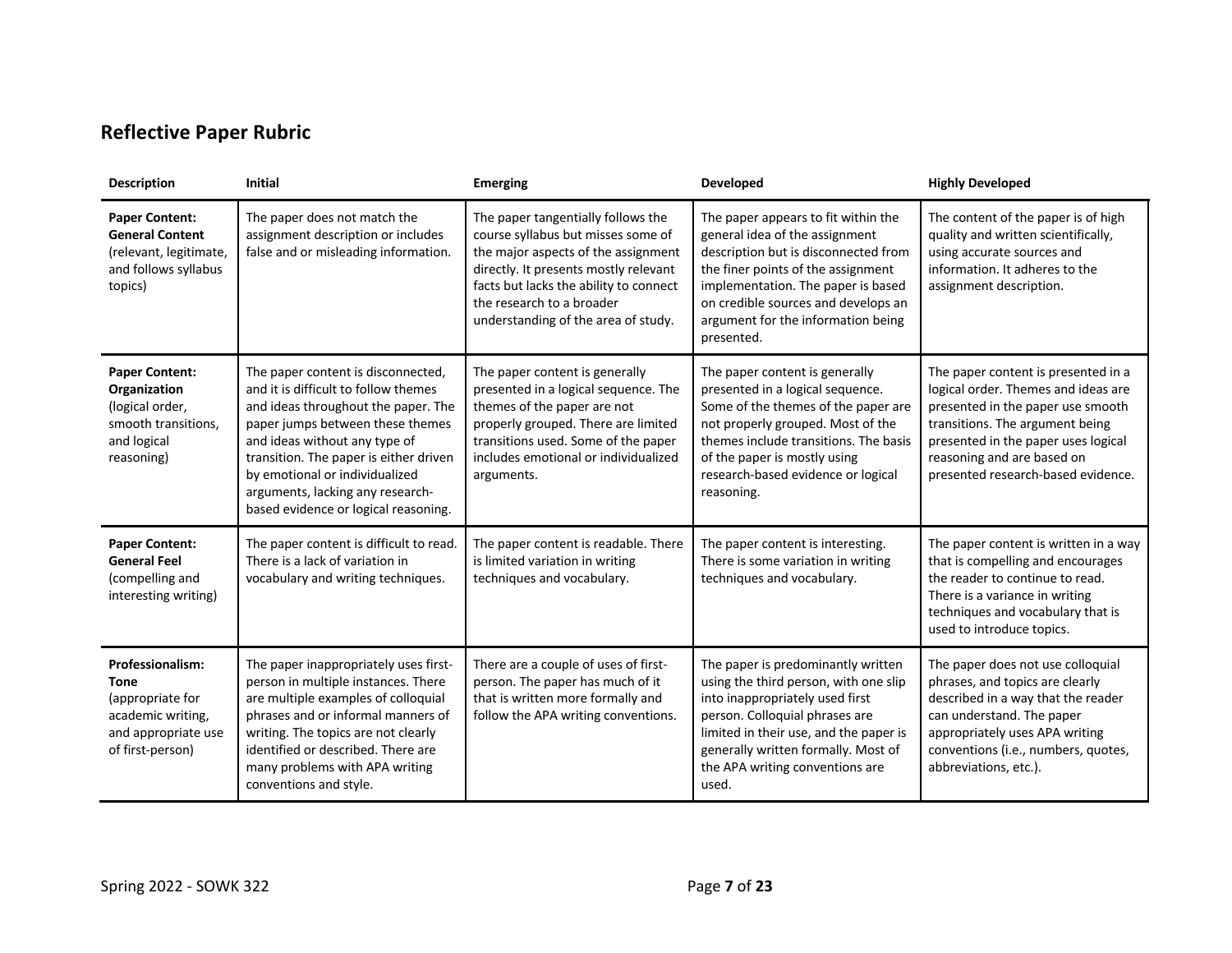| <b>Description</b>                                                                                                     | <b>Initial</b>                                                                                    | <b>Emerging</b>                                                                         | <b>Developed</b>                                                                        | <b>Highly Developed</b>                                                                                                                                                                                                                                                                                                  |
|------------------------------------------------------------------------------------------------------------------------|---------------------------------------------------------------------------------------------------|-----------------------------------------------------------------------------------------|-----------------------------------------------------------------------------------------|--------------------------------------------------------------------------------------------------------------------------------------------------------------------------------------------------------------------------------------------------------------------------------------------------------------------------|
| <b>Professionalism:</b><br>Page Format<br>(APA paper sections,<br>headers and footers,<br>page layout, and<br>spacing) | The paper has more than four<br>problems related to formatting.                                   | The paper has three or four<br>problems related to formatting.                          | The paper has one or two problems<br>related to formatting.                             | The paper has no found problems<br>related to page formatting. The<br>paper includes a title page, a title at<br>the beginning of the paper, and a<br>reference page if in-text citations are<br>used. The headings for these pages<br>are correctly labeled. The paper is<br>double-spaced. There is a running<br>head. |
| Spelling and<br>grammatical<br>(grammar and<br>writing mechanics)                                                      | Many spelling and grammatical<br>errors.                                                          | Some spelling and grammatical<br>errors.                                                | One or two spelling and or<br>grammatical errors.                                       | Grammar and writing mechanics are<br>properly adhered to.                                                                                                                                                                                                                                                                |
| <b>Timeliness</b>                                                                                                      | The paper is submitted more than 48<br>hours after the deadline, as<br>described in the syllabus. | The paper is submitted 48 hours<br>after the deadline, as described in<br>the syllabus. | Paper is submitted within 24 hours<br>of the deadline, as described in the<br>syllabus. | Paper submitted prior to the<br>deadline listed in the description.                                                                                                                                                                                                                                                      |
| Length                                                                                                                 | The paper is more than 100 words<br>over or under the described word<br>length.                   | The paper is 50 words over or under<br>the described word length.                       | The paper is a few words over or<br>under the described word length.                    | The paper is within the described<br>word length.                                                                                                                                                                                                                                                                        |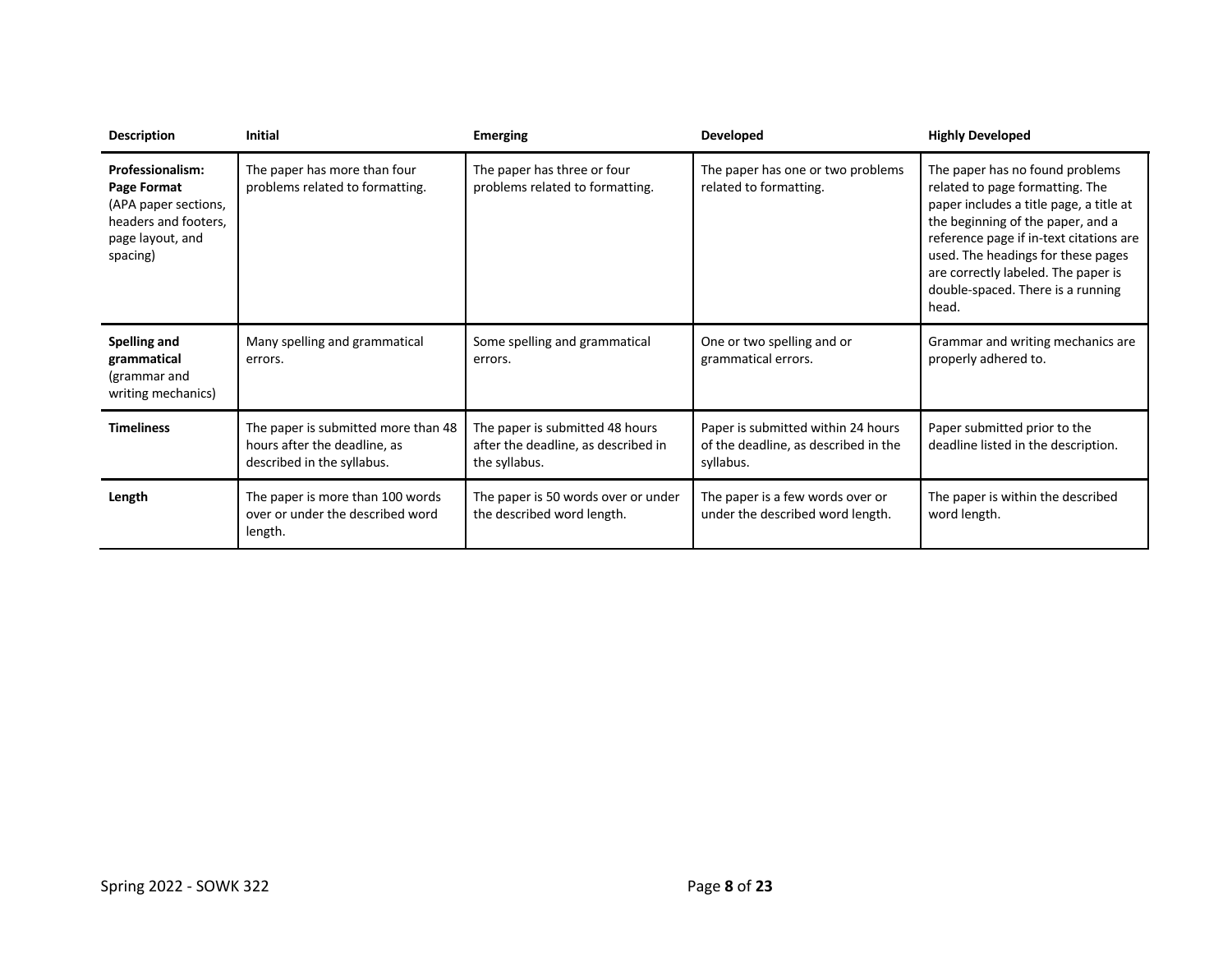# **Research and Intervention Practice Behavior Rubric**

| <b>Description</b>                                                                                                                                                                    | <b>Initial</b>                                                                                                                                                                                                                                             | <b>Emerging</b>                                                                                                                                                                                                                                                       | Developed                                                                                                                                                                                                                                                                                 | <b>Highly Developed</b>                                                                                                                                                                                                                                                                            |
|---------------------------------------------------------------------------------------------------------------------------------------------------------------------------------------|------------------------------------------------------------------------------------------------------------------------------------------------------------------------------------------------------------------------------------------------------------|-----------------------------------------------------------------------------------------------------------------------------------------------------------------------------------------------------------------------------------------------------------------------|-------------------------------------------------------------------------------------------------------------------------------------------------------------------------------------------------------------------------------------------------------------------------------------------|----------------------------------------------------------------------------------------------------------------------------------------------------------------------------------------------------------------------------------------------------------------------------------------------------|
| Use of peer-reviewed<br>evidence-based research.                                                                                                                                      | The sources used do not<br>come from peer-reviewed<br>journals or other more highly<br>academic sources.                                                                                                                                                   | One or two of the sources used<br>come from peer-reviewed journals<br>or other more highly academic<br>sources.                                                                                                                                                       | A few of the sources used come<br>from peer-reviewed journals or<br>other more highly academic sources.                                                                                                                                                                                   | All of the sources come from come<br>from peer-reviewed journals or<br>other more highly academic sources.                                                                                                                                                                                         |
| <b>Translating research</b><br>evidence to informed<br>discussion regarding<br>practice and service<br>delivery.                                                                      | The student's paper has<br>research included in it, but it<br>is not used throughout the<br>paper. The paper only<br>includes one or two direct<br>quotes from these papers.<br>The majority of their paper is<br>written using the students<br>own ideas. | The student's paper is made up of a<br>great many direct quotes from the<br>research material investigated. It has<br>limited use of paraphrasing and or<br>the content of their paper does not<br>directly relate that research to<br>practice and service delivery. | The paper has a balanced mix of<br>direct quotations and paraphrasing.<br>It discusses practice and service<br>delivery to a limited extent.                                                                                                                                              | The paper synthesizes research. The<br>majority of the paper is taken up by<br>paraphrasing this research and<br>directly discussing how it can relate<br>to service delivery. It potentially has<br>one or two direct quotes for parts<br>that are useful to be implemented as<br>a direct quote. |
| Apply knowledge of human<br>behaviors and social<br>environment [HBSE] or<br>other multidisciplinary<br>theoretical frameworks to<br>interventions with clients<br>and constituencies | There is no inclusion of<br>theories from HBSE or other<br>multidisciplinary theoretical<br>frameworks.                                                                                                                                                    | Themes from theories are included<br>in the paper (e.g., discussion of<br>looking at strengths) but no relation<br>to the broader theory or how that<br>their gets applied to interventions.                                                                          | A theory related to HBSE or other<br>multidisciplinary theoretical<br>frameworks is directly discussed, and<br>there is limited discussion of how<br>the theory should be applied. The<br>paper lacks a concrete description of<br>what the theory is or how it should<br>be implemented. | The paper clearly discusses at least<br>one theory from HBSE <sup>2</sup> or other<br>multidisciplinary theoretical<br>frameworks in depth and applies it<br>to the content. A discussion of the<br>theory, how it is end implemented,<br>and how it could be applied is<br>present.               |
| Apply knowledge of<br>person-in-environment to<br>interventions with clients<br>and constituencies                                                                                    | Person-in-environment<br>aspects are not included in<br>the discussion regarding the<br>intervention.                                                                                                                                                      | Themes from person-in-environment<br>are included in the discussion<br>regarding the interventions, but the<br>discussion lacks the direct look at<br>theories related to an ecological<br>perspective.                                                               | The paper includes direct discussion<br>of the ecology and needs of clients in<br>their paper, but lacks some of the<br>concrete application or description<br>of the theoretical frameworks.                                                                                             | The paper discusses ecology and<br>needs and how the topic can affect<br>various parts of a client or<br>constituent's life. Discussion shows                                                                                                                                                      |

<sup>&</sup>lt;sup>2</sup> These theories of HBSE are not limited to the following, but include strengths perspective, ecological perspective, feminist perspective, and systems theory.